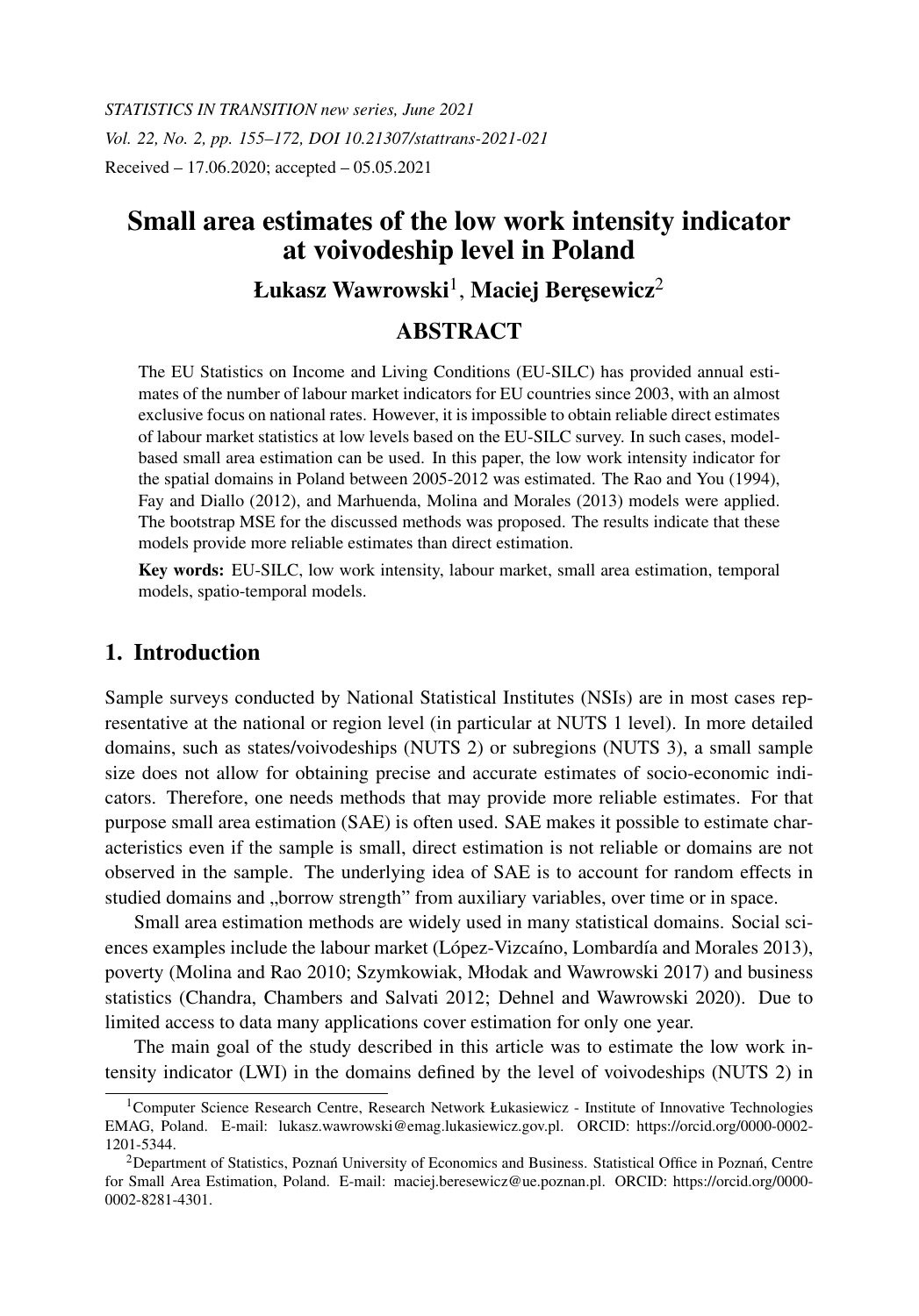Poland between 2005 and 2012 with acceptable precision measured by coefficient of variation (CV). The LWI indicator, at-risk-of-poverty and material deprivation indicators are required by Eurostat as part of Europe 2020 strategy. The current official information is available only at the national and the NUTS 1 level in Poland and other EU states. At the more detailed domains small sample size results in big variances of obtained estimates. To achieve the main goal we discuss three recent small area models — Rao and You (1994), Fay and Diallo (2012), and Marhuenda, Molina and Morales (2013) — and then apply them. The first two models take into account temporal effects, while the third also incorporates spatial effects.

The article has the following structure. First, we present the variable of interest — the low work intensity indicator. The third section provides the notation for direct and modelbased estimation. We also calculate mean square error (MSE) and model diagnostics, and present Generalized Inflation Factors in the context of SAE. The fourth section describes the EU-SILC survey and data from 2005 to 2012. In the fifth section we present the results and model diagnostics. The article ends with a summary.

# 2. Low work intensity

### 2.1. EU-SILC survey

The survey to collect EU Statistics on Income and Living Conditions (EU-SILC) was launched in 2003. The main aim of the survey was to deliver comparable data about income, poverty and living conditions of households in EU Member States. EU-SILC data are collected using a questionnaire in face-to-face interviews covering demography, education, health, housing conditions, economic activity, and more importantly, the level and sources of household incomes. EU-SILC is a sample-based, representative survey, in which a household is the basic statistical unit. In addition, every household member above 16 is also surveyed.

Various social cohesion indicators are estimated based on the EU-SILC survey. Several of them are used to monitor Europe 2020 strategy and to calculate the fraction of people living in households with very low work intensity (Statistics Poland 2014).

#### 2.2. Low work intensity indicator

According to Eurostat, "the indicator of persons living in household with low work intensity is defined as the number of persons living in a household where work intensity is below a threshold set at 20%". Intensity of work is defined as the number of months that all working age household members (aged between 18 and 64) worked during the reference year divided by the total number of months that could theoretically be worked within the household. This means that households with low work intensity caused by different factors do not utilize their available time for work. Time spent at work is defined by Eurostat as:

- months in paid employment (full-time or part-time),
- paid internships and trainings,
- self-employment, with or without employees,
- unpaid work in a family business (helping family members).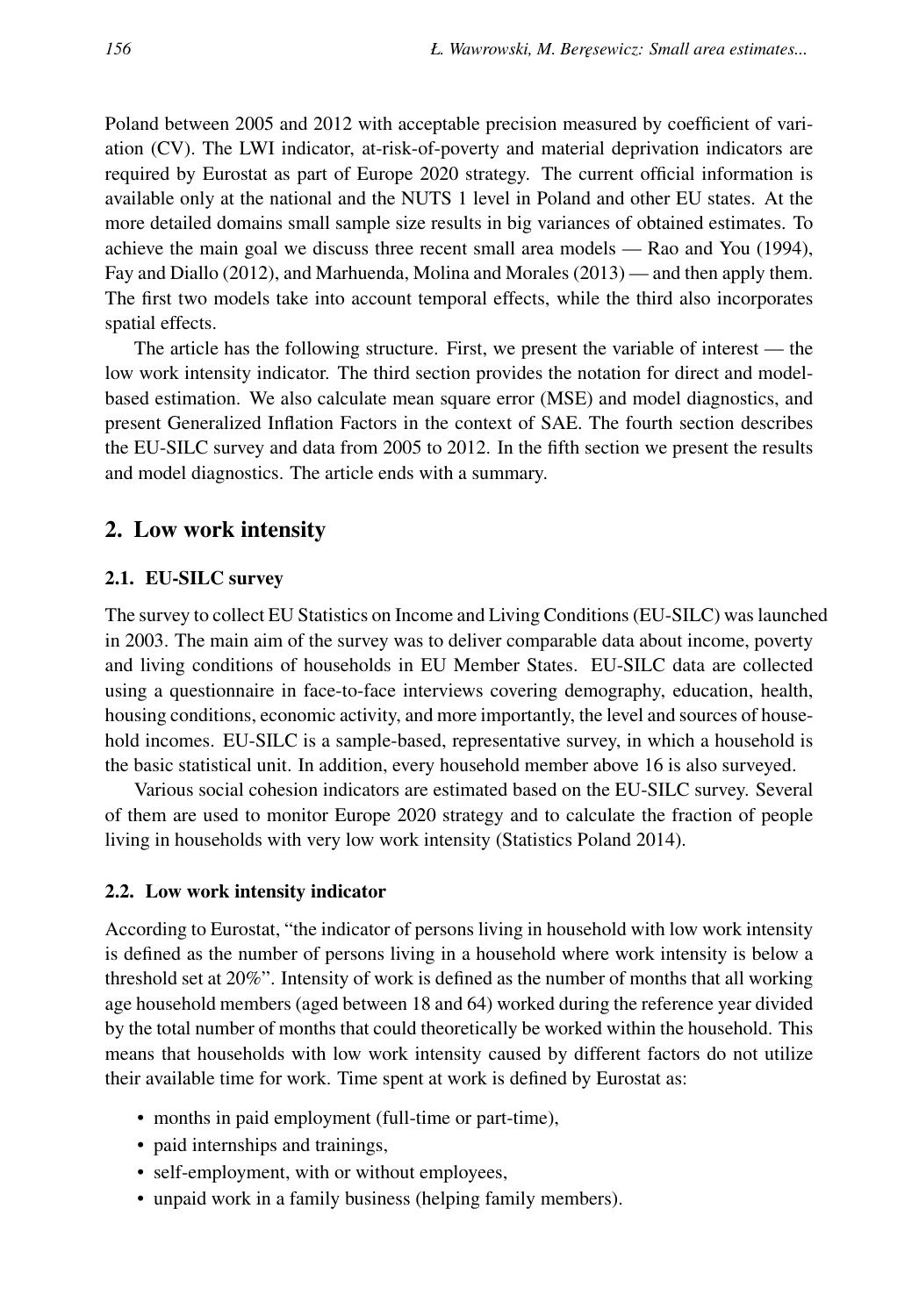To calculate the low work intensity indicator the total number of hours worked per week for each respondent is computed. For part-time employees, "the number of months in terms of full time equivalents is estimated on the basis of the number of hours usually worked at the time of the interview" (Mélina and Emilio, 2012). Eurostat set a threshold for the low work intensity at the level of 20%. This value refers to the expected risk of poverty in households with low work intensity. Nevertheless, Ward and Ozdemir (2013) argued that the threshold should be set slightly higher. Equation (1) presents the last stage of calculating the low work intensity indicator for the domains.

$$
LWI_{dt} = \frac{\sum_{i=1}^{n_{dt}} I(WI_{i,dt} < 0.2)d_{i,dt}}{\sum_{i=1}^{n_{dt}} d_{i,dt}},\tag{1}
$$

where:  $WI_{i,dt}$  is work intensity of *i*-th household member in *d*-th domain at time *t*,  $d_{i,dt}$  is calibrated weight of *i*-th household member,  $I(\bullet)$  is an indicator function with two values  $\{0,1\}.$ 

# 3. Notation for estimators and diagnostics

The classic Fay and Herriot (1979) area-level model does not take into account temporal nor spatial random effects. Therefore, when a panel survey data are used for estimation, the correlation between years should not be neglected. Thus, for the purpose of estimating LWI we applied two area-level small area estimators that take into account temporal random effects (Rao and You, 1994; Fay and Diallo, 2012) and spatio-temporal random effects (Marhuenda, Molina and Morales, 2013) for NUTS 2 level. The motivation for choosing these estimators is the observed strong temporal effect for NUTS 2 (voivodeships) in Poland. In addition, we would like to verify whether including the spatial effect in the model leads to better estimates.

#### 3.1. Direct estimator

Let  $\Omega = \{1, \ldots, N\}$  denote the target population of size *N*. From this population we draw a sample according to the sampling scheme  $s \subseteq \Omega$  of size *n*. Let  $\Omega_{dt}$  denote target population in domain (e.g. area),  $d = 1,...,D$  denote a domain and  $t = 1,...,T$  denote the time when the survey was conducted. Next,  $\pi_{di}$  denotes the inclusion probability of *i*-th unit in *d*-th domain at time *t* in the corresponding domain sample  $s_{dt}$  and  $d_{dti} = \pi_{dti}^{-1}$  the corresponding sampling weight. The EU-SILC survey uses the calibration approach proposed by Deville and Särndal (1992) to account for non-response. Thus,  $w_{di} = \lambda_{di} d_{di}$  denotes a calibration weight and  $\lambda_{dti}$  is the scaling factor for sampling weights  $d_{dti}$ . Let *y* denote the target variable (low work intensity) defined as follows:

$$
y_{dii} = \begin{cases} 1 & \text{if the household suffers from low work intensity,} \\ 0 & \text{otherwise.} \end{cases}
$$
 (2)

Therefore, a design-unbiased direct estimator of  $\bar{y}_{dt}$  is the Horvitz-Thompson (HT) estimator for the subpopulation  $\Omega_{dt}$ , given by: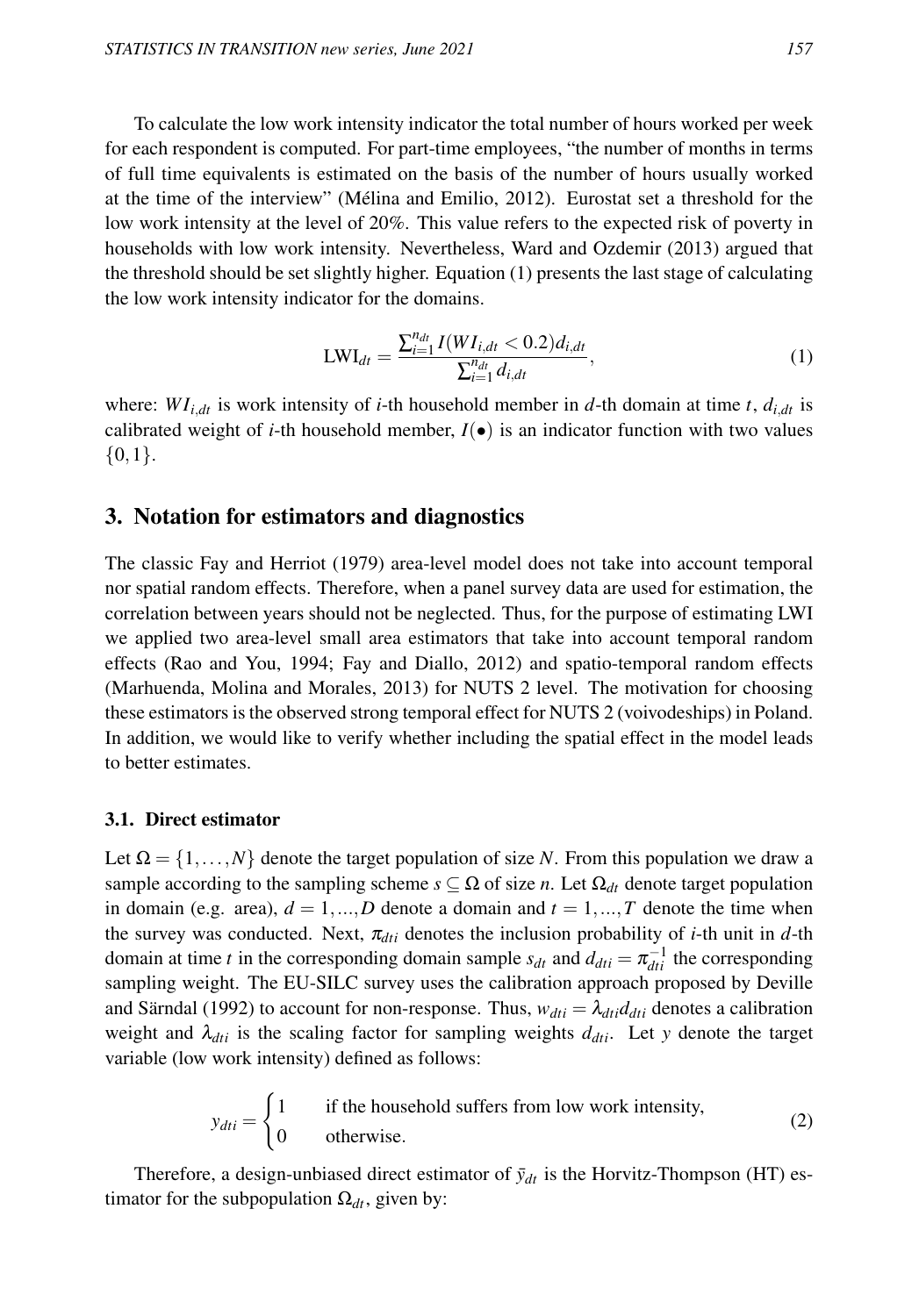$$
\hat{\bar{y}}_{dt} = \sum_{i \in s_{dt}} w_{dti} y_{dti} / \sum_{i \in s_{dt}} w_{dti}.
$$
\n(3)

Because NUTS 2 level was used for stratification, the variance of  $\hat{y}_{dt}$  was estimated using a nonparametric bootstrap method as follows. Separately for each time *t* according to the sampling scheme, in particular taking into account strata  $h = 1, ..., H$ , draw a sample with replacement *B* times. For each sample *b* calculate the bootstrapped weight defined by the equation (4):

$$
w_{dti}^b = w_{dti} \frac{n_{h,dt}}{n_{h,dt} - 1} m_{dti}^b,
$$
\n<sup>(4)</sup>

where  $n_{h,dt}$  denotes the number of sampled units in stratum *h*, domain *d*, at time *t* in the original sample and  $m_{dti}^b$  denotes the number of times that *i*-th unit was included in sample *b*. Finally, the bootstrap estimator of the variance of  $\hat{y}_{dt}$  for the domain  $\Omega_{dt}$  is derived by:

$$
\hat{V}(\hat{y}_{dt}) = \hat{\psi}_{dt} = \frac{1}{B-1} \sum_{b=1}^{B} (\hat{y}_{dt}^{b} - \hat{y}_{dt})^{2},
$$
\n(5)

where  $\hat{y}_{dt}^b = \sum_{i \in s_{dt}} w_{dti}^b y_{dti} / \sum_{i \in s_{dt}} w_{dti}^b$ . For the sake of clarity, we will use  $\psi_{dt}$  for the known sampling variance.

#### 3.2. Rao and Yu (1994) model

Rao and You (1994) proposed an extension of Fay and Herriot (1979) model, which accounts for domains defined as time-series and cross-sectional classification. The model assumes two random effects — the domain effect, which is constant in time, and autocorrelation of domain effects in time. The autocorrelation is assumed to be the same between domains.

To enable comparison, we will apply the notation used in Marhuenda, Molina and Morales (2013). Therefore, in the first stage, Rao and You (1994) model assumes the following sampling model:

$$
\bar{y}_{dt} = \mu_{dt} + e_{dt} \tag{6}
$$

where  $e_{dt} \stackrel{ind.}{\sim} N(0, \psi_{dt})$ , where  $\psi_{dt}$  is the known sampling variance. The second stage (the linking model)  $\mu_{dt}$  is assumed to follow a linear mixed model given by:

$$
\mu_{dt} = X'_{dt}\beta + u_{1d} + u_{2dt} \tag{7}
$$

where  $X_{dt}$  is the matrix of auxiliary variables (fixed effects),  $u_{1d} \stackrel{ind.}{\sim} N(0, \sigma_1^2)$  denotes the random effect for domain at time  $t = 1$  and constant in time  $u_{1d} = u_{1d,t=1} = u_{1d,t=2}$ ... =  $u_{1d,t=T}$ . The second random component denoted by  $u_{2dt}$  is assumed to follow the autoregressive process  $AR(1)$  with  $\sigma_2^2$  and  $\rho_2$ , and is given by:

$$
u_{2dt} = \rho_2 u_{2d,t-1} + \varepsilon_{2dt},\tag{8}
$$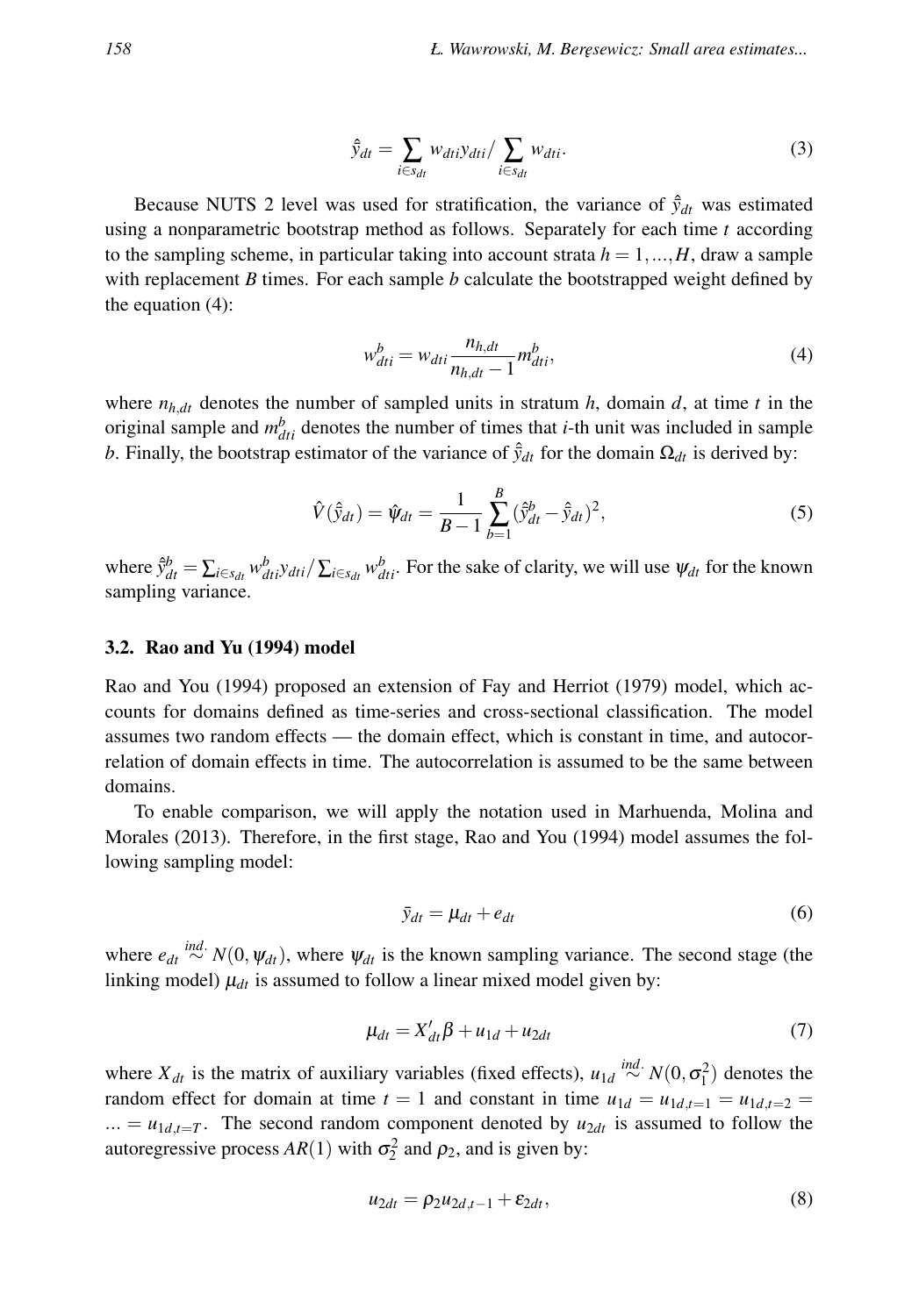where  $|\rho_2| < 1$  and  $\varepsilon_{2dt} \stackrel{ind.}{\sim} N(0, \sigma_2^2)$ . We use  $\rho_2$  for autocorrelation to be consistent with the number of random effects and for the consistency with the other models. In addition, let  $\theta = (\sigma_1^2, \sigma_2^2, \rho_2)'$  be the vector of unknown parameters involved in the covariance structure of the model. Finally, the BLUP estimator of  $\bar{y}_{dt}$  obtained by Rao and You (1994) through the method of moments is given by:

$$
\mu_{dt} = X'_{dt} \tilde{\beta} + (\sigma_1^2 1'_T + \sigma_2^2 \gamma_T) (\Sigma_d + \sigma_2^2 \Gamma + \sigma_1^2 1_T 1'_T)^{-1} (y_d - X_d \tilde{\beta}),
$$
(9)

where, for simplicity, we use  $u_{1d} = u_1$ ,  $u_{2dt} = u_2$  and  $\rho_2 = \rho$ ,

- $\Gamma$  is a symmetric matrix  $T \times T$  with elements  $\rho^{|i-j|}/1(-\rho^2)$ ,
- $V_d = \Sigma_d + \sigma_2^2 \Gamma + \sigma_1^2 1_T 1_T' = Cov(y_d),$
- $V = diag(V_d) = Cov(y)$ ,
- $\tilde{\beta} = (X'V^{-1}X)^{-1}X'V^{-1}y,$

When  $\hat{\theta} = (\hat{\sigma}_1^2, \hat{\sigma}_2^2, \hat{\rho}_2)$  is known, the EBLUP is given by

$$
\hat{\mu}_{dt} = X'_{dt}\tilde{\beta} + (\hat{\sigma}_1^2 1'_T + \hat{\sigma}_2^2 \hat{\gamma}_T)(\hat{\Sigma}_d + \hat{\sigma}_2^2 \hat{\Gamma} + \hat{\sigma}_1^2 1_T 1'_T)^{-1} (y_d - X_d \tilde{\beta}).
$$
\n(10)

The notation of EBLUP (10) can be simplified in equation (7) and is given by (11). Moreover, rewriting the equation (10) as (7) enables comparison with Marhuenda, Molina and Morales (2013) and specifies that the model can be estimated using the Henderson (1975) approach.

$$
\hat{\mu}_{dt} = X'_{dt}\beta + \hat{u}_{1d} + \hat{u}_{2dt}.
$$
\n(11)

#### 3.3. Fay and Diallo (2012) model

Another extension of Fay and Herriot (1979) was proposed by Fay and Diallo (2012) and Fay, Planty and Diallo (2013). Fay and Diallo (2012) proposed a univariate and Fay, Planty and Diallo (2013) a multivariate dynamic small area model that takes into account autocorrelation of random effects for domains. The Fay and Diallo (2012) model also extends Rao and You (1994) by assuming nonstationarity of the domain effect, thus the effect is not constant over time. Fay and Diallo (2012) in the first stage assume a sampling model given by:

$$
\bar{y}_{dt} = \mu_{dt} + e_{dt} \tag{12}
$$

where  $e_{dt} \stackrel{ind.}{\sim} N(0, \psi_{dt})$ , where  $\psi_{dt}$  is known sampling variance. The second stage (the linking model) assumes a linear mixed model given by the following equation:

$$
\mu_{dt} = X'_{dt}\beta + u_{1dt} + u_{2dt} \tag{13}
$$

where  $u_{1dt} = \rho_2^{t-1} u_{1d}$  and  $u_{1d} \stackrel{ind.}{\sim} N(0, \sigma_1^2)$  is the random effect for *d*-th domain at time  $t = 1$ . The random effect  $u_{1d}$  is scaled by  $\rho_2$ , which denotes the autocorrelation for the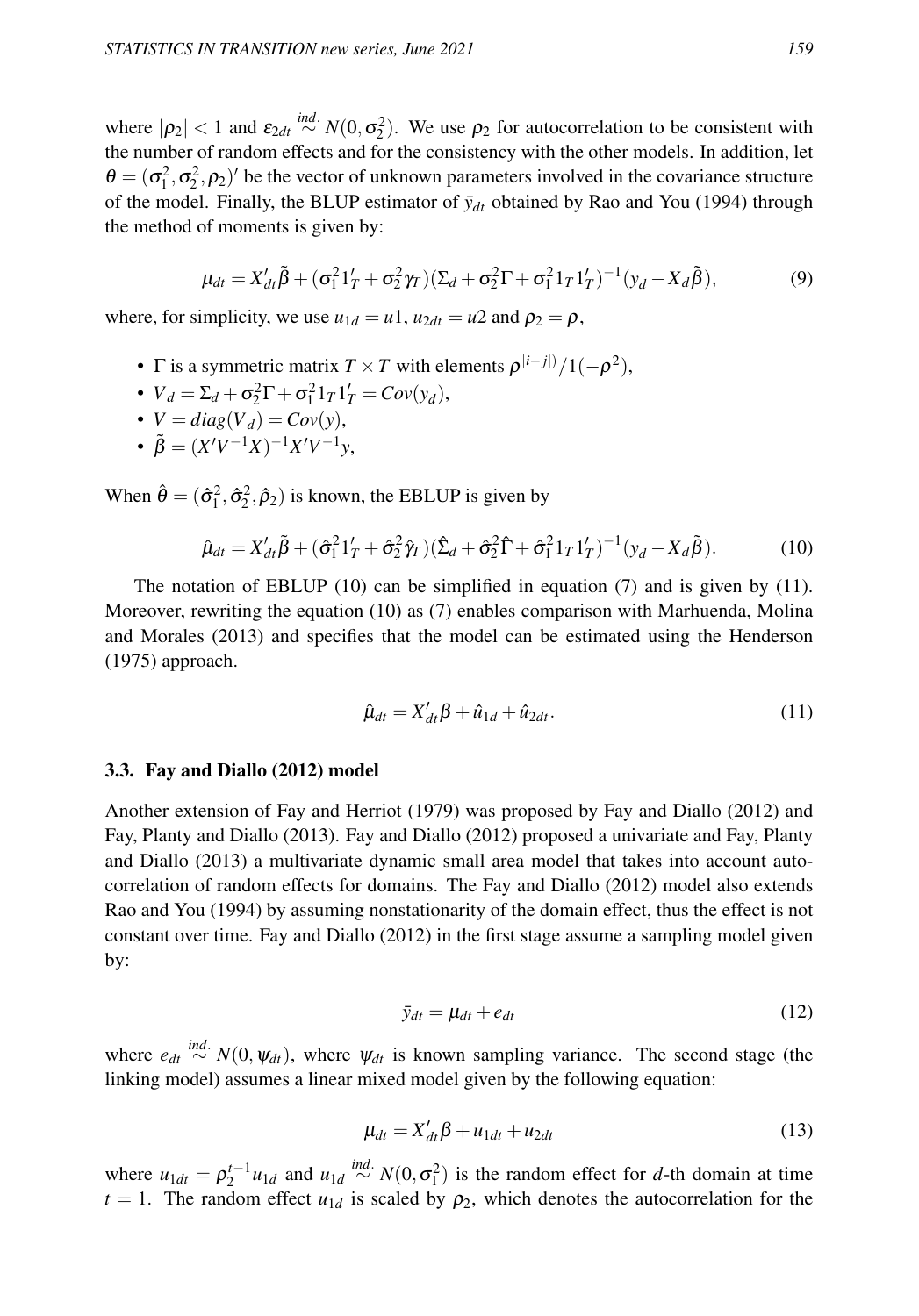second random effect  $u_{2dt}$ .  $u_{2dt}$  is assumed to follow  $AR(1)$  process, as does the Rao and You (1994) model, and is defined below:

$$
u_{2dt} = \rho_2 u_{2d,t-1} + \varepsilon_{2dt},\tag{14}
$$

where  $|\rho_2|$  < 1 and  $\varepsilon_{2dt} \stackrel{ind.}{\sim} N(0, \sigma_2^2)$ . The main difference between the Fay and Diallo (2012) and Rao and You (1994) approach is that the former does not constrain  $|\rho_2|$  < 1 and avoids discontinuity at  $\rho_2 = 1$ . When  $\rho_2 > 1$  a divergence between domains is observed. Let  $\theta = (\sigma_1^2, \sigma_2^2, \rho_2)'$  be the vector of unknown parameters involved in the covariance structure of the model. The BLUP estimator for  $\mu_{dt}$  is calculated in the same fashion as (9):

$$
\mu_{dt} = x'_{dt} \tilde{\beta} + (\sigma_1^2 \gamma_{T,u1} + \sigma_2^2 \gamma_{T,u2}) V_d^{-1} (y_d - X_d \tilde{\beta}),
$$
\n(15)

where the elements are defined as follows (for simplicity  $u_1 = u_{1d}$ ,  $u_2 = u_{2dt}$  and  $\rho_2 = \rho$  is used):

- $\Gamma_{u1}$  is a symmetric matrix  $T \times T$  where  $\Gamma_{u1(1,j)} = 0$  and  $\Gamma_{u1(i,j)} = \rho^{(j-i)} \sum_{i'=1}^{i-1} \rho^{(2i'-2)}$ for  $1 < i \leq j$ ,
- $\Gamma_{u2}$  is a symmetric matrix  $T \times T$  of elements  $\rho^{i+j-2}$ ,
- $V_d = \Sigma_d + \sigma_1^2 \Gamma_{u1} + \sigma_2^2 \Gamma_{u2} = Cov(y_d),$
- $V = diag(V_d) = Cov(y)$ ,
- $\tilde{\beta} = (X'V^{-1}X)^{-1}X'V^{-1}y,$
- $\gamma_{T,u}$  is *T* column of matrix  $\Gamma_{u}$ ,
- $\gamma_{T,u2}$  is *T* column of matrix  $\Gamma_{u2}$ .

Finally, when  $\hat{\theta} = (\hat{\sigma}_1^2, \hat{\sigma}_2^2, \hat{\rho}_2)'$  is known, the EBLUP of  $\mu_{dt}$  is given by

$$
\hat{\mu}_{dt} = x'_{dt}\tilde{\beta} + (\hat{\sigma}_1^2 \hat{\gamma}_{T,u1} + \hat{\sigma}_2^2 \hat{\gamma}_{T,u2})\hat{V}_d^{-1}(y_d - X_d\tilde{\beta}),\tag{16}
$$

or, following Henderson (1975) and Marhuenda, Molina and Morales (2013), can also be written as:

$$
\hat{\mu}_{dt} = X'_{dt}\beta + \hat{u}_{1dt} + \hat{u}_{2dt},\tag{17}
$$

where  $\hat{u}_{1dt} = \hat{\rho}_2^{t-1} \hat{u}_{1d}$ . For the proof of (15) and mathematical details of the model (16) refer to Fay and Diallo (2012).

#### 3.4. Marhuenda, Molina and Moralez (2013) model

Finally, in order to verify whether to include the spatial effect, we applied the spatiotemporal model proposed by Marhuenda, Molina and Morales (2013). The model assumes two random effects — spatially correlated and temporally correlated domain effect. As in the previous models, in the first stage it assumes:

$$
\bar{y}_{dt} = \mu_{dt} + e_{dt} \tag{18}
$$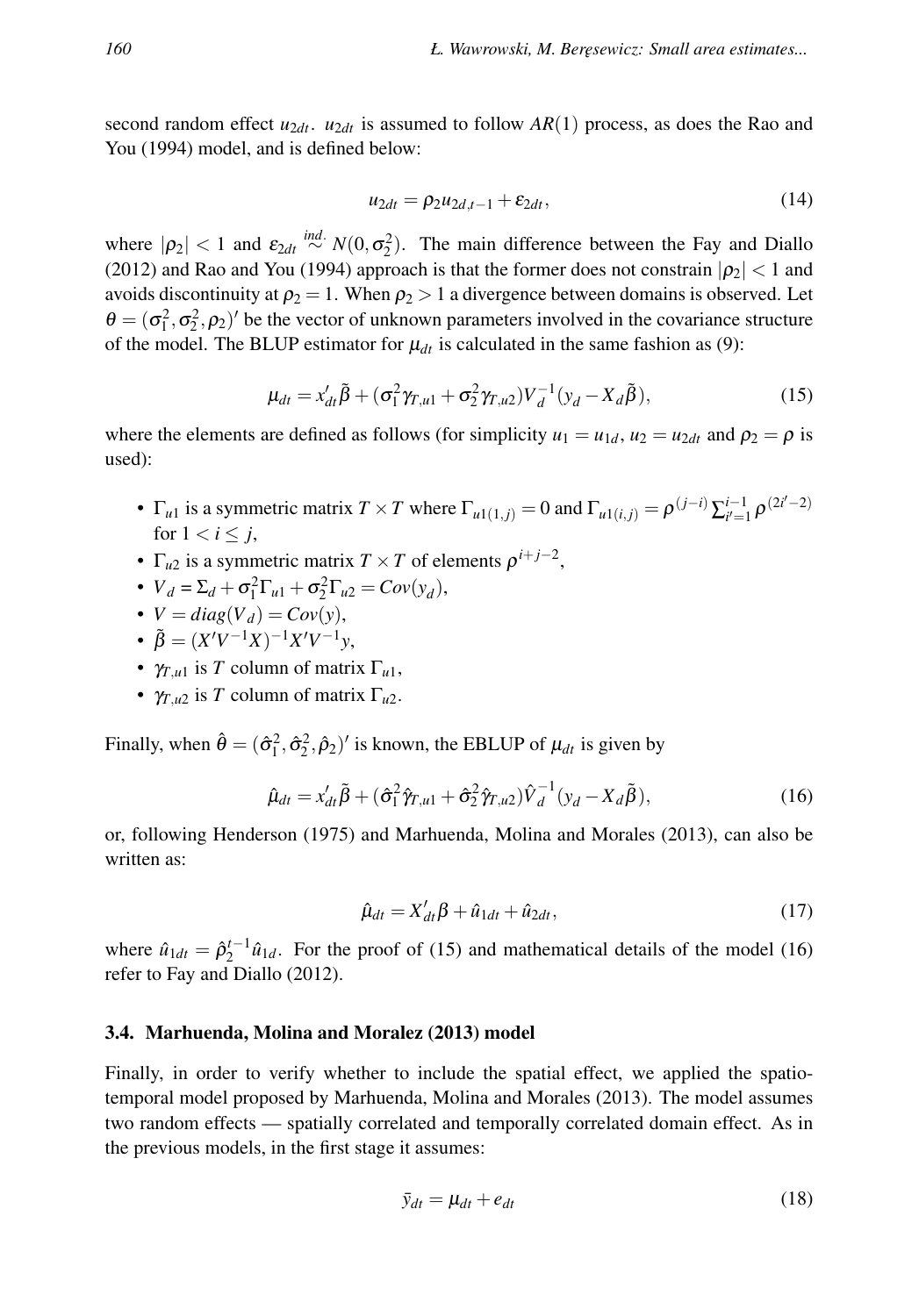where  $e_{dt} \stackrel{ind.}{\sim} N(0, \psi_{dt})$ , where  $\psi_{dt}$  is the known sampling variance. In the second stage (the linking model) a linear mixed model is assumed and is given by:

$$
\mu_{dt} = X'_{dt}\beta + u_{1d} + u_{2dt} \tag{19}
$$

where  $u_{1d}$  denotes a spatial random effect that follows the SAR(1) process with variance σ<sup>2</sup>, spatial autocorrelation  $ρ_1$  and row-standardized proximity matrix  $W = (w_{d,k})$ . Such a proximity matrix is created based on neighbours matrix *W*<sup>0</sup> . The matrix *W* is derived from the matrix  $W^0$  by dividing each row element by the row total (Bivand, Pebesma and Gomez-Rubio, 2013). We assume that the spatial representation of domains does not change over time (borders are the same). The SAR(1) process is given by:

$$
u_{1d} = \rho_1 \sum_{d \neq k} w_{d,k} u_{1k} + \varepsilon_{1d},\tag{20}
$$

where  $|\rho_1| < 1$ , and  $\varepsilon_{1d} \stackrel{ind.}{\sim} N(0, \sigma_1^2)$ . The second random effect  $u_{2dt}$  is assumed to follow the AR(1) process with  $\sigma_2^2$  and  $\rho_2$  and is given by the following equation:

$$
u_{2dt} = \rho_2 u_{2d,t-1} + \varepsilon_{2dt}, |\rho_2| < 1, \varepsilon_{2dt} \stackrel{ind.}{\sim} N(0, \sigma_2^2). \tag{21}
$$

Let  $\theta = (\sigma_1^2, \sigma_2^2, \rho_1, \rho_2)'$  be the vector of unknown parameters involved in the covariance structure of the model. After the estimation of  $\hat{\theta} = (\hat{\sigma}_1^2, \hat{\sigma}_2^2, \hat{\rho}_1, \hat{\rho}_2)'$  the EBLUP estimator (19) of  $\bar{y}_{dt}$  proposed by Marhuenda, Molina and Morales (2013) is given by:

$$
\hat{\mu}_{dt} = X'_{dt}\beta + \hat{u}_{1d} + \hat{u}_{2dt}.
$$
\n(22)

In contrast to Rao and You (1994) and Fay and Diallo (2012), Marhuenda, Molina and Morales (2013) estimated the parameters using the Henderson (1975) approach instead of the method of moments. Details about the estimation of the model (19) can be found in Marhuenda, Molina and Morales (2013) and Molina and Marhuenda (2015).

Shortly summarizing the models presented, the following differences can be indicated. Rao and You model assumes stationarity for time series and two uncorrelated random effects. In Fay and Diallo model a time series is non-stationary and random effects are correlation. Marhuenda, Molina and Morales model takes into account SAR(1) process for the first random effect and AR(1) process for the second random effect.

#### 3.5. MSE calculation

Rao and You (1994) and Fay and Diallo (2012) obtained MSE for estimators (16) and (10) by deriving a direct formula using the method of moments based on the Prasad and Rao (1990) approach. In contrast, Marhuenda, Molina and Morales (2013) proposed a parametric bootstrap to estimate MSE of (22). The motivation for such an approach is based on the González-Manteiga et al. (2008) and Molina, Salvati and Pratesi (2009) papers, which discussed estimation of MSE through the parametric bootstrap.

Therefore, to make MSE comparable between the models we applied the parametric bootstrap approach for each model. In the case of Marhuenda, Molina and Morales (2013)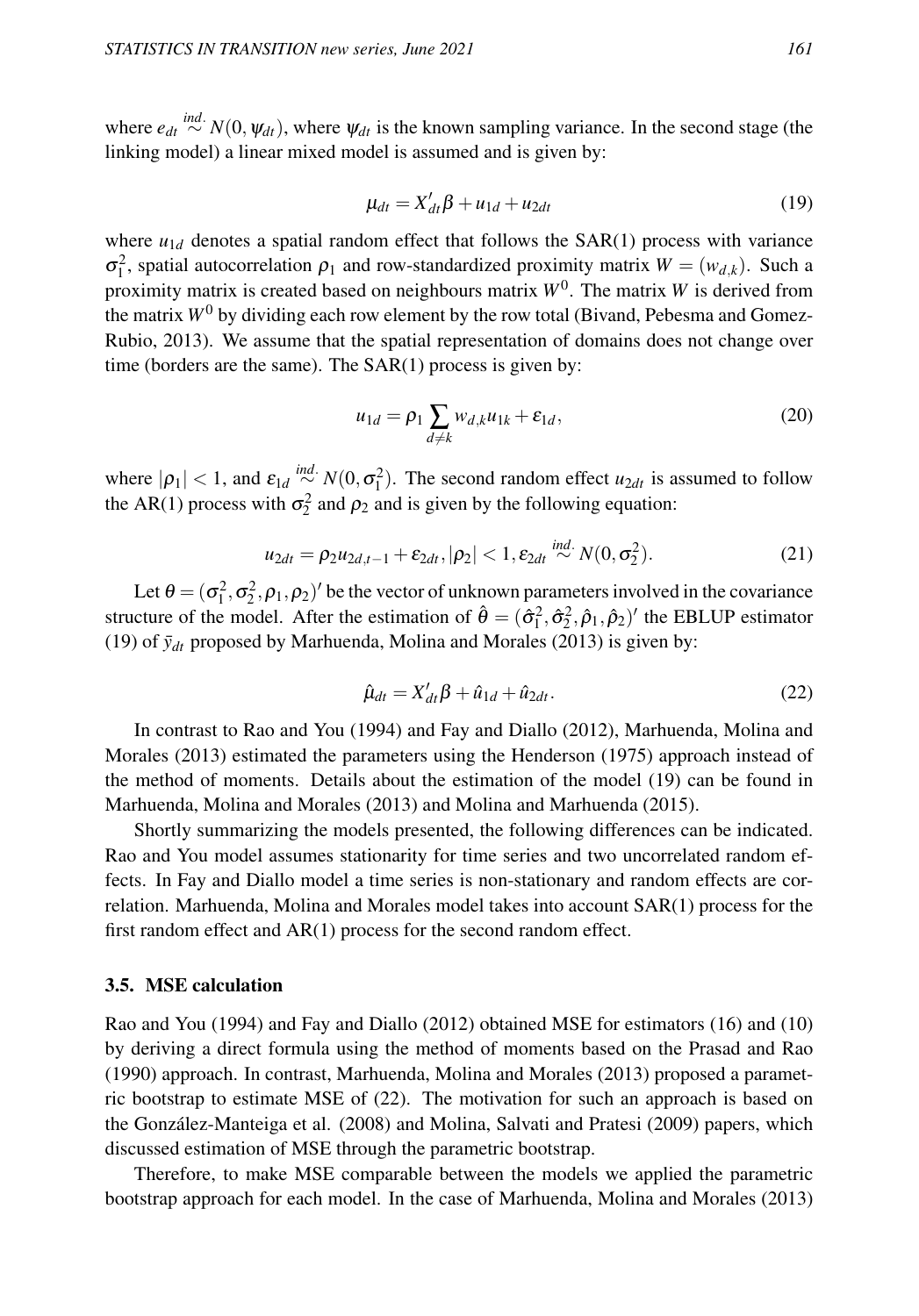model, the parametric bootstrap was available. For Rao and You (1994) and Fay and Diallo (2012) we developed a procedure to estimate MSE under the parametric bootstrap. The details can be found in Table 1. The notation used in the table is consistent with the Marhuenda, Molina and Morales  $(2013)$  article. The steps  $(3)$ ,  $(5)$ ,  $(7)$  and  $(8)$  are the same for all models.

#### 3.6. Diagnostics measures for models

#### 3.6.1 Model comparison measures

In order to compare and evaluate the models we applied several measures. Firstly, we used cAIC criterion (Greven and Kneib, 2010), pseudo-*R* 2 and Wald statistic. These measures were used to compare and verify which model is the most suitable for estimation of the low work intensity indicator. In addition, for practical and descriptive reasons, pseudo- $R^2$  for each model was computed and is given in  $(23)$ . The inclusion of the pseudo- $R^2$  measure is motivated by the ease of interpretation as a measure of goodness of fit and end users' experiences with linear models. However, this measure is rarely presented in the context of small area models. For other pseudo-*R* <sup>2</sup> measures for linear mixed models, see Nakagawa and Schielzeth (2013), and for Wald statistic denoted by *W* refer to Brown et al. (2001). Calculated information criteria are given in (23):

$$
cAIC = -2 \times LogLik + 2 \times (trace(H) + 1),
$$
  
\n
$$
pseudo - R^{2} = Var(\hat{\mu}_{dt}) / Var(\hat{y}_{dt}),
$$
  
\n
$$
W = \sum (\hat{y}_{dt} - \hat{\mu}_{dt})^{2} / (Var(\hat{y}_{dt}) + Var(\hat{\mu}_{dt})),
$$
\n(23)

where *LogLik* is the value of log-likelihood estimated through REML estimation of the variance components, *p* denotes the number of model parameters (fixed and for random effects), *n* denotes the number of observations,  $trace(H)$  trace of hat matrix given by equation (24) and Var denotes simple random sampling variance.

$$
trace(H) = trace((X'_{dt}V(\theta)^{-1}X_{dt})^{-1}X'_{dt}V(\theta)^{-1}V_{e}V(\theta)^{-1}X_{dt})
$$
  
+ n - trace(V<sub>e</sub>V(\theta)^{-1}) (24)

Bias correction of conditional Akaike information criterion is given by equation (24).  $V_e$  in this equation denotes variance matrix of random error. Calculation of this term is possible with cAIC4 R package written by Saefken et al. (2018). Conditional Akaike information criterion depends on the structure of the model used so two other metrics in (23) were proposed.

### 3.6.2 Collinearity diagnostics

To evaluate the models we investigated collinearity measures using generalized variance inflation factors (GVIF) proposed by Fox and Monette (1992). The GVIF measure is limited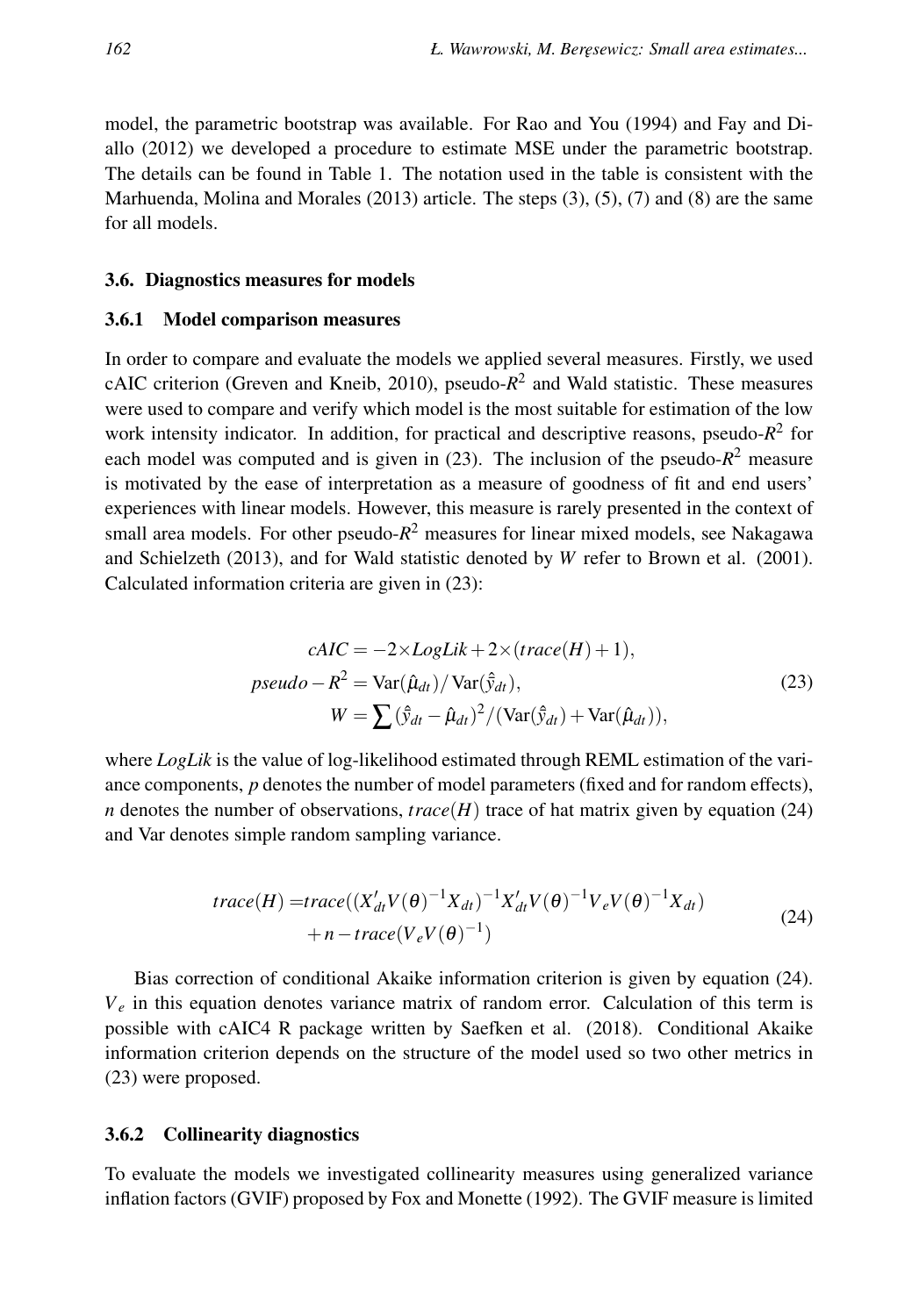| Step           | Rao and Yu (1994)                                                                                                                                                                                                                                              | Fay and Diallo (2012)                                                                                                                                                                                                                                                                                          | Marhuenda, Molina and<br>Moralez (2013)                                                                                                                                                                                                                                                                                                   |  |  |
|----------------|----------------------------------------------------------------------------------------------------------------------------------------------------------------------------------------------------------------------------------------------------------------|----------------------------------------------------------------------------------------------------------------------------------------------------------------------------------------------------------------------------------------------------------------------------------------------------------------|-------------------------------------------------------------------------------------------------------------------------------------------------------------------------------------------------------------------------------------------------------------------------------------------------------------------------------------------|--|--|
| $\mathbf{1}$   | Using the available data<br>$\{(\hat{y}_{dt}, X_{dt}), t = 1, \ldots, T, d =$<br>$1, \ldots, D\}$ , fit the Rao and<br>You (1994) model to obtain<br>model parameter estimates<br>$\hat{\beta}$ , $\hat{\sigma}_2^1$ , $\hat{\sigma}_2^2$ and $\hat{\rho}_2$ . | Using the available data<br>$\{(\hat{y}_{dt}, X_{dt}), t = 1, \ldots, T, d =$<br>$1, \ldots, D$ , fit the Fay and<br>Diallo (2012) model to ob-<br>tain model parameter esti-<br>mates $\hat{\beta}$ , $\hat{\sigma}_2^1$ , $\hat{\sigma}_2^2$ and $\hat{\rho}_2$ .                                            | available<br>Using<br>the<br>data $\{(\hat{\delta}_{dt}^{DIR}, \mathbf{x}_{dt}), t =$<br>$1, \ldots, T, d = 1, \ldots, D\}$ , fit<br>the Molina, Marhuenda,<br>Molina and Morales (2013)<br>model to obtain model<br>parameter estimates $\hat{\beta}$ , $\hat{\sigma}_2^1$ ,<br>$\hat{\rho}_1$ , $\hat{\sigma}_2^2$ and $\hat{\rho}_2$ . |  |  |
| 2              | bootstrap<br>Generate<br>area effects $\{u_{1d}^{*(b)}, d =$<br>$1, , D, t = 1, , \bar{T}$ using<br>$\hat{\sigma}_1^2$ as true values of pa-<br>rameters $\sigma_1^2$ that $\{u_{1d}^{*(b)} =$<br>$u_{1d,t=1}^{*(b)} =  = u_{1d,t=T}^{*(b)}$                   | Generate<br>boot-<br>effects<br>area<br>strap<br>${u_{1d}^{*(b)}, d = 1, , D, t = 1}$<br>with known $\hat{\sigma}_1^2$ as true<br>value of parameter $\sigma_1^2$ .<br>Then, compute $\{u_{1dt}^{*(b)} =$<br>$\rho_2^{t-1} u_{1d}^{*(b)}, t = 2,,T$<br>where $\hat{\rho}_2$ is the true value<br>of $\rho_2$ . | Generate<br>bootstrap<br>area effects $\{u_{1d}^{*(b)}, d =$<br>$1, \ldots, D, t = 1, \ldots, T$ , from<br>the SAR(1) process given<br>in (20), using $(\hat{\sigma}_1^2, \hat{\rho}_1)$<br>as true values of parame-<br>ters $(\sigma_1^2, \rho_1)$ and $u_{1d}^{*(b)} =$<br>$u_{1d,t=1}^{*(b)} =  = u_{1d,t=T}^{*(b)}$ .                |  |  |
| 3              |                                                                                                                                                                                                                                                                | Independently of $\{u_{1d}^{*(b)}\}$ and independently for each d, generate bootstrap time                                                                                                                                                                                                                     |                                                                                                                                                                                                                                                                                                                                           |  |  |
|                | effects $\{u_{2dt}^{*(b)}, t = 1, , T\}$ , from the AR(1) process given in (8), with $(\hat{\sigma}_2^2, \hat{\rho}_2)$<br>acting as true values of parameters $(\sigma_2^2, \rho_2)$ .                                                                        |                                                                                                                                                                                                                                                                                                                |                                                                                                                                                                                                                                                                                                                                           |  |  |
| $\overline{4}$ |                                                                                                                                                                                                                                                                | Calculate true boot- Calculate true boot- Calculate true boot-<br>strap quantities, $\mu_{dt}^{*(b)} =$ strap quantities, $\mu_{dt}^{*(b)} =$ strap quantities, $\mu_{dt}^{*(b)} =$ $X'_{dt} \hat{\beta} + u_{1d}^{*(b)} + u_{2dt}^{*(b)}$ .<br>$X'_{dt} \hat{\beta} + u_{1d}^{*(b)} + u_{2dt}^{*(b)}$         | Calculate<br>boot-                                                                                                                                                                                                                                                                                                                        |  |  |
| 5              |                                                                                                                                                                                                                                                                | Generate errors $e_{dt}^{*(b)} \stackrel{ind.}{\sim} N(0, \psi_{dt})$ and obtain bootstrap data from the sampling<br>model, $\hat{y}_{dt}^{*(b)} = \mu_{dt}^{*(b)} + e_{dt}^{*(b)}$<br>Using the new bootstrap Using the new bootstrap Using the new bootstrap                                                 |                                                                                                                                                                                                                                                                                                                                           |  |  |
| 6<br>7         | data $\{(\hat{y}_{dt}^{*(b)}, X_{dt}), t =$<br>$1, \ldots, T, d = 1, \ldots, D\}$ , fit<br>the Rao and You (1994)<br>model $(7)$ - $(11)$ to obtain<br>the bootstrap EBLUPs,<br>$\hat{\mu}_{dt}^{*(b)}$                                                        | data $\{(\hat{y}_{dt}^{*(b)}, X_{dt}), t =$<br>$1, \ldots, T, d = 1, \ldots, D\},$<br>fit Fay and Diallo (2012)<br>model $(13) - (17)$ to obtain<br>the<br>bootstrap EBLUPs,<br>$\hat{\mu}_{dt}^{*(b)}$<br>Repeat steps (1)-(6) for $b = 1, , B$ , where B is a large number.                                  | Using the new bootstrap<br>data $\{(\hat{y}_{dt}^{*(b)}, X_{dt}), t =$<br>$1, \ldots, T, d = 1, \ldots, D\}$ , fit<br>Marhuenda, Molina and<br>Morales (2013) model<br>$(19)$ - $(22)$ to obtain the<br>bootstrap EBLUPs, $\hat{\mu}_{dt}^{*(b)}$                                                                                         |  |  |
| 8              |                                                                                                                                                                                                                                                                |                                                                                                                                                                                                                                                                                                                |                                                                                                                                                                                                                                                                                                                                           |  |  |
|                | $MSE(\hat{\mu}_{dt}) = \frac{1}{B} \sum_{b=1}^{B} (\hat{\mu}_{dt}^{*(b)} - \mu_{dt}^{*(b)})^2$                                                                                                                                                                 | Calculate parametric bootstrap MSE according to the following formula:                                                                                                                                                                                                                                         |                                                                                                                                                                                                                                                                                                                                           |  |  |

Table 1: Calculation of parametric bootstrap MSE in Rao and Yu (1994), Fay and Diallo (2012) and Marhuenda, Molina and Moralez (2013) models

to fixed effects  $(X_{dt})$  and does not account for the variance structure of random effects. Thus, it overestimates the collinearity between auxiliary variables *Xdt*. Other approaches to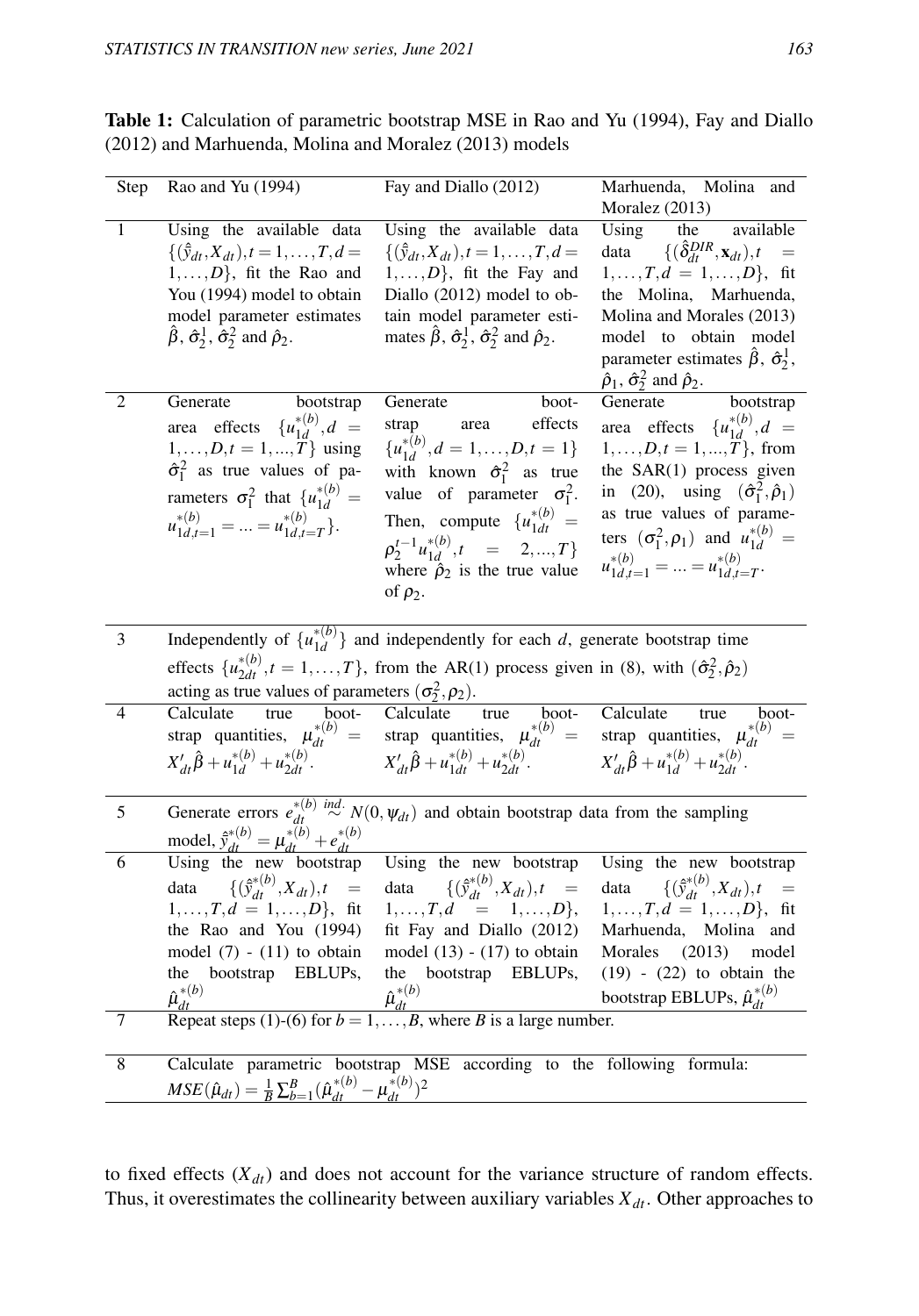estimate VIF in the context of complex surveys are discussed by Liao and Valliant (2012) and Li and Valliant (2015) assuming a linear model with known sampling variances.

Therefore, we modified GVIF to be conditional on the Fay-Herriot small area model covariance matrix of *y* given by:  $V(\theta) = ZV(\theta)_u Z' + V_e$ , where *Z* is a matrix of random effects,  $V(\theta)$ <sub>*u*</sub> denotes block-diagonal covariance structure for random effects and  $V_e$  is a diagonal matrix of known sampling variances. Let  $\Sigma_{\rm x}(\theta)$  denote the variance-covariance matrix for the fixed effect  $X_{dt}$  defined by the equation (25)

$$
\Sigma_x(\theta) = (X'_{dt} V(\theta)^{-1} X_{dt})^{-1},
$$
\n(25)

and the estimator of (25) is given by

$$
\hat{\Sigma}_x = \tilde{\Sigma}_x(\hat{\theta}) = (X'_{dt} V(\hat{\theta})^{-1} X_{dt})^{-1},
$$
\n(26)

where  $V(\hat{\theta})$  is an estimated covariance structure of the small area model. The  $V(\hat{\theta})$  can differ between the models and depends on the assumed underlying structure of random effects. To calculate conditional GVIF  $\hat{\Sigma}_x$  need to be transformed into a correlation matrix, which we denote as  $R(\theta)$ . The estimator of  $R(\theta)$  is given by the following transformation of  $\hat{\Sigma}_x$ 

$$
R(\hat{\theta}) = D^{-1} \hat{\Sigma}_x D^{-1},\tag{27}
$$

where  $D = diag(\sqrt{diag(\hat{\Sigma}_x)})$ . Finally, the GVIF conditional on  $V(\hat{\theta})$  for each variable of the fixed effect is given by

$$
GVIF(x_k|V(\hat{\theta})) = \frac{det(R(\hat{\theta})_{k,k}) \times det(R(\hat{\theta})_{-k,-k})}{det(R(\hat{\theta}))}
$$
(28)

where  $x_k$  denotes *k*-th variable from the auxiliary matrix  $X_{dt}$ , *det* denotes the determinant of a matrix,  $R(\hat{\theta})_{k,k}$  denotes matrix with *k*-th variable and  $R(\hat{\theta})_{-k,-k}$  without *k*-th variable. According to Chatterjee and Price (1991), it is assumed that values  $GVIF(x_k|V(\hat{\theta}))$  exceeding 10 are to be highly correlated with other fixed effects. Thus, a given variable should be removed from the small area model.

# 4. Data utilized in the study

#### 4.1. EU-SILC data

The study was based on EU-SILC data from 8 years: 2005 to 2012. As mentioned earlier, the EU-SILC survey is conducted to collect information on income, poverty and other aspects of living conditions of households in European countries. The sample size is set to be representative at the national level. However, in Poland the sample size is big enough to publish information about households at the regional level (NUTS 1) as well.

The number of households in the sample varies from 317 (Opolskie Voivodeship in 2009) to 2,212 (Slaskie Voivodeship in 2005). According to the sampling scheme applied, the sample size was distributed proportionally to the domains in the voivodeship. It should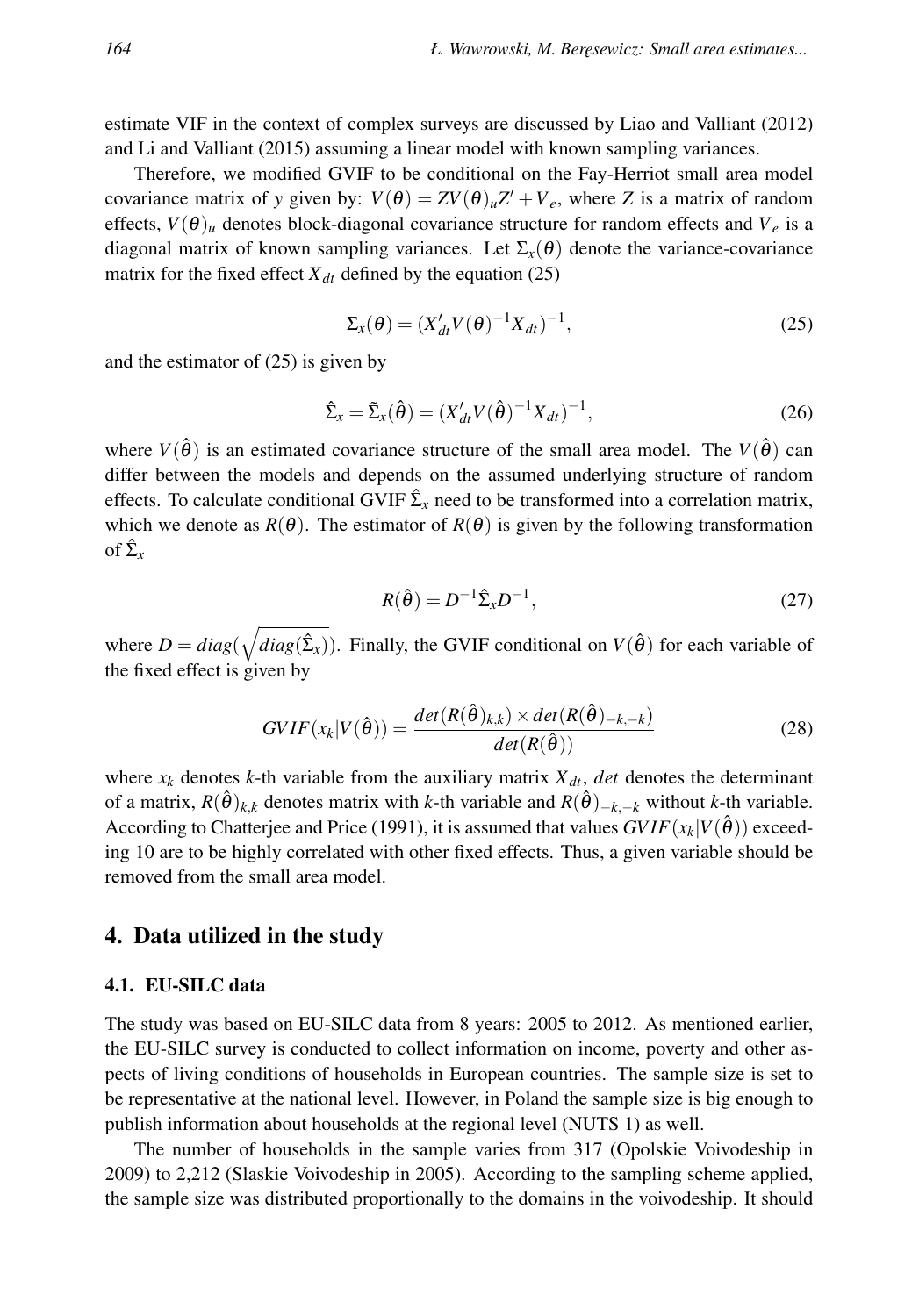be noticed that the sample of households in the survey decreases from year to year. An average decrease compared to the base year 2005 is 20%. The change is due to several causes. First of all, EU-SILC is a panel and thus requires respondents to participate in the survey multiple times. In addition, non-response is present, which decreases the sample size. Coefficient of variation for direct estimates varies from 5.4% for Slaskie Voivodeship in 2005 to 37.4% for Podlaskie in 2010. For these reasons the sample size in the domains of interest is not acceptable for deriving direct estimates.

# 4.2. Auxiliary variables

Small area estimation at area-level requires auxiliary information about study domains. Rao and Molina (2015) recommend using register or census data that are free from sampling errors. Therefore, to estimate models, we collected socio-economic data from the Local Data Bank maintained by Statistics Poland. The main criteria for the choice of variables were availability at NUTS 2 level for the years 2005-2012 and the source of data, in particular registers. Several variables were considered and finally the following ones were chosen: registered unemployment rate, working and post-working age people and the number of people in NUTS 2 regions.

The registered unemployment rate is calculated as the ratio of the number of registered unemployed persons to the economically active civilian population. Working and postworking age was used to create two ratios. First, the number of people of working age (aged 15-64) divided by the number of people of post-working age (65 and over). This measure can be interpreted as describing how many independent workers have to provide for one pensioner. The second ratio has the same numerator but the denominator is the number of people without additional criterion (the whole population).

# 5. Estimation of low work intensity indicator at voivodeship level

In this section we describe the results and provide diagnostics for each model. All the calculations were done in R using the following packages: sae (Molina and Marhuenda, 2015), sae2 (Fay and Diallo, 2015), metafor (Viechtbauer, 2010). For the sake of simplicity, we will use RY for Rao and You (1994), FD for Fay and Diallo (2012) and MMM for Marhuenda, Molina and Morales (2013) model.

# 5.1. Comparison of models

Table 2 contains a comparison of the parameters and statistics for all the models. RY and FD had 7 parameters, while MMM had a total of 8 parameters. The fixed effects in all the models are significant and have expected signs. Slight differences can be observed in the level of the intercept in FD. In all the models registered unemployment rate is positively correlated with the LWI indicator: a rise in the level of registered unemployment is associated with higher LWI. When the ratio of the post-working age to working age population rises, the LWI also rises and the ratio of the working-age population to the whole population has the expected sign: if the ratio grows, the LWI decreases. Therefore, we can conclude that the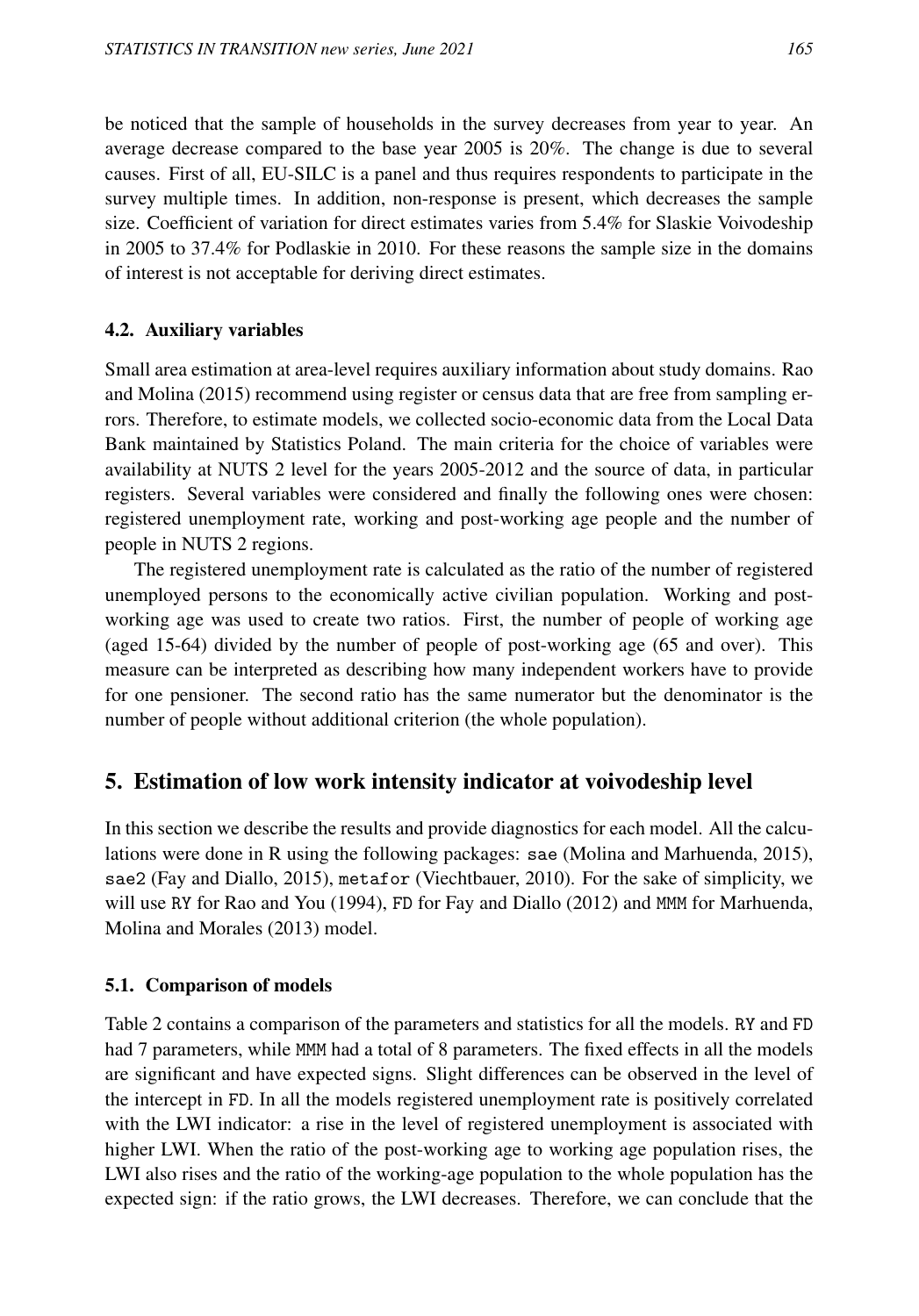auxiliary variables are good predictors for the LWI indicator and do not differ between the models.

The second group of parameters are variances of random effects. For the sake of simplicity, standard deviations  $\sigma_{u*}$  are used instead of variances  $\sigma_{u*}^2$ . In RY the AR(1) effect dominates the domain effect and is responsible for almost all the variance of random effects. In contrast, in FD and MMM the domain effect is higher than the AR(1) process of random effects. In the case of the FD model, this means that the domain effect is not constant over time (is nonstationary) and is higher in the first year of the survey but decreases over time by 0.9407*t*−<sup>1</sup> . On the other hand, in the MMM model the domain effect is spatially correlated and the variance of this random effect is higher than the AR(1) effect.

In all of the models the AR(1) effect has a strong autocorrelation ( $\rho_2$ ), which means that the effects within domains depend strongly on what happened in the previous year. The RY and FD models indicate that this autocorrelation is over 0.9 while, in the case of MMM, we can observe a slightly smaller value. In the case of the MMM model, this is due to the second autocorrelation parameter  $(\rho_1)$ , which is associated with the spatial effect (SAR(1)). The value of  $\rho_1 = 0.4866$  indicates that a moderate spatial effect between NUTS 2 is observed, which is smaller than the AR(1) autocorrelation.

If we compare the model statistics concerning information criteria and  $R^2$  we can observe slight differences between the models. All the models explained almost 85% of the variance of the direct estimator. The RY and FD models have similar information criteria, while the MMM model differs slightly. However, the differences between the model statistics do not clearly indicate which model should be recommended. Nonetheless, if we compare all the statistics in Table 2 the model proposed by Marhuenda, Molina and Morales (2013) seems to be the most reasonable due to the significant spatial effect.

The comparison of EBLUPs for the RY, FD and MMM models with the direct estimator indicates that the model-based estimation is coherent with direct estimation. Pearson correlation coefficients for all estimates are above 0.9. EBLUPs obtained for the models do not differ significantly; however, compared to direct estimates, we can observe differences between estimates.

The differences between model-based and direct estimates are visible in Figure 1. LWI decreases over time from over 15% to below 10%. The solid line indicates direct estimates and dashed lines represent model-based estimates. In general, we can observe a similar trend in all NUTS 2 regions in Poland, but at different levels of intensity. In addition, model-based estimates are more stable over time than direct estimates. In some voivodeships (Lubuskie, Podlaskie or Zachodniopomorskie) there is a clearly visible rise in LWI after 2008, which can be associated with the start of the 2008 crisis.

The biggest differences in the LWI indicator can be observed for Lubuskie and Opolskie Voivodeships. Direct estimates for Lubuskie indicate that from 2008 to 2010 LWI increased, while model-based estimates indicate that the increase was smaller and was only present between 2009 and 2010. These differences, however, may be due to the sampling error, which is higher at NUTS 2 level. It is possible that in the case of Lubuskie specific units were included in the sample in 2008 and took part in the EU-SILC survey until 2010. In Opolskie Voivodeship, there was a considerable increase in direct estimates between 2009 and 2010, followed by a decrease. These differences may also be due to the sampling error,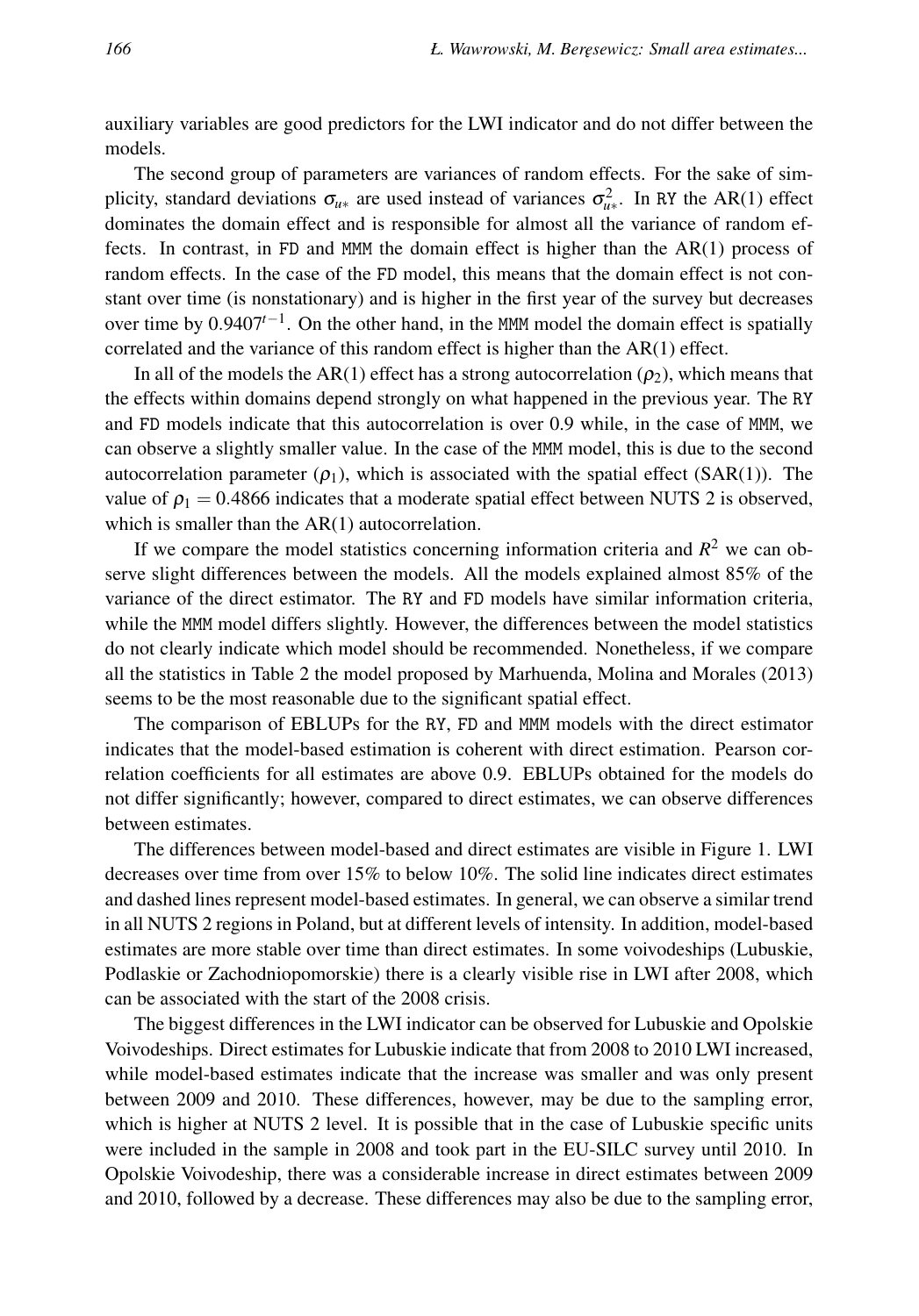| Parameters/Models                                        | RY            | FD            | <b>MMM</b>    |  |  |
|----------------------------------------------------------|---------------|---------------|---------------|--|--|
| Model parameters - fixed effects                         |               |               |               |  |  |
| Intercept                                                | 1.28(0.27)    | 1.47(0.30)    | 1.28(0.29)    |  |  |
| <b>Register Unemployment Rate</b>                        | 0.37(0.07)    | 0.35(0.07)    | 0.38(0.07)    |  |  |
| Working / Post-Working Ratio                             | 0.09(0.01)    | 0.09(0.01)    | 0.09(0.01)    |  |  |
| Working age / Population Ratio                           | $-2.49(0.46)$ | $-2.80(0.49)$ | $-2.49(0.46)$ |  |  |
| Model parameters - random domain effects variances       |               |               |               |  |  |
| $\sigma_1$ Domain effect                                 | 0.00(0.11)    | 0.04(0.03)    | 0.03(0.02)    |  |  |
| $\sigma_2 AR(1)$                                         | 0.01(0.01)    | 0.01(0.01)    | 0.01(0.01)    |  |  |
| Model parameters - random domain effects autocorrelation |               |               |               |  |  |
| $\rho_1$ SAR(1)                                          |               |               | 0.47(0.00)    |  |  |
| $\rho_2 AR(1)$                                           | 0.98(0.26)    | 0.94(0.02)    | 0.88(0.00)    |  |  |
| Model statistics                                         |               |               |               |  |  |
| <b>REMLILL</b>                                           | 327.72        | 329.13        | 336.69        |  |  |
| cAIC                                                     | $-582.90$     | $-591.53$     | $-581.96$     |  |  |
| pseudo $R^2$                                             | 83.97         | 84.57         | 84.43         |  |  |
| $W(\chi_{0.05}^2 = 155.40)$                              | 43.76         | 47.49         | 43.45         |  |  |
| Degrees of freedom                                       | 7             |               | 8             |  |  |

Table 2: Summary of the estimated model parameters and statistics. Standard deviations are given in parentheses after the mean values.

especially given that the region of Opolskie is characterized by the highest level of the standard error of direct estimates.

According to Brown et al (2001) the difference between direct estimates and modelbased estimates should be not significant. Figure 1 shows that these differences are rather small. Pearson correlation coefficient for direct and RY model estimates vary from 0.3856 to 0.9886 with average equal to 0.9226. For FD model correlations are in the range [0.3600;0.9873] (average 0.9192) while for estimates derived from MMM the model minimum value is equal to 0.3906, maximum to 0.9894 and average to 0.9239. In all cases the lowest values were observed in Lubuskie voivodeship and the highest in Śląskie Voivodeship. The highest similarity of estimates measured by average correlation coefficient was obtained for Marhuenda, Molina and Moralez (2013) model. These results show consistency of direct and small area estimates.

### 5.2. Comparison of coefficient of variations of estimates

The distribution of the CV is given in Table 3. An increase in CV over time was observed, which is due to increasing non-response and the respondent burden in the EU-SILC survey. On average, CV for direct estimates is equal to 15.77%.

In comparison to model-based estimation, the CV for direct estimation increases more rapidly, while the CV for RY, FD and MMM models increase more steadily. Moreover, CVs differ depending on the NUTS 2 unit. For example, in Opolskie and Podlaskie CV is significantly higher in comparison to other NUTS 2 units in Poland, mainly owing to smaller sample sizes. Therefore, especially for these regions, the direct estimator is not reliable.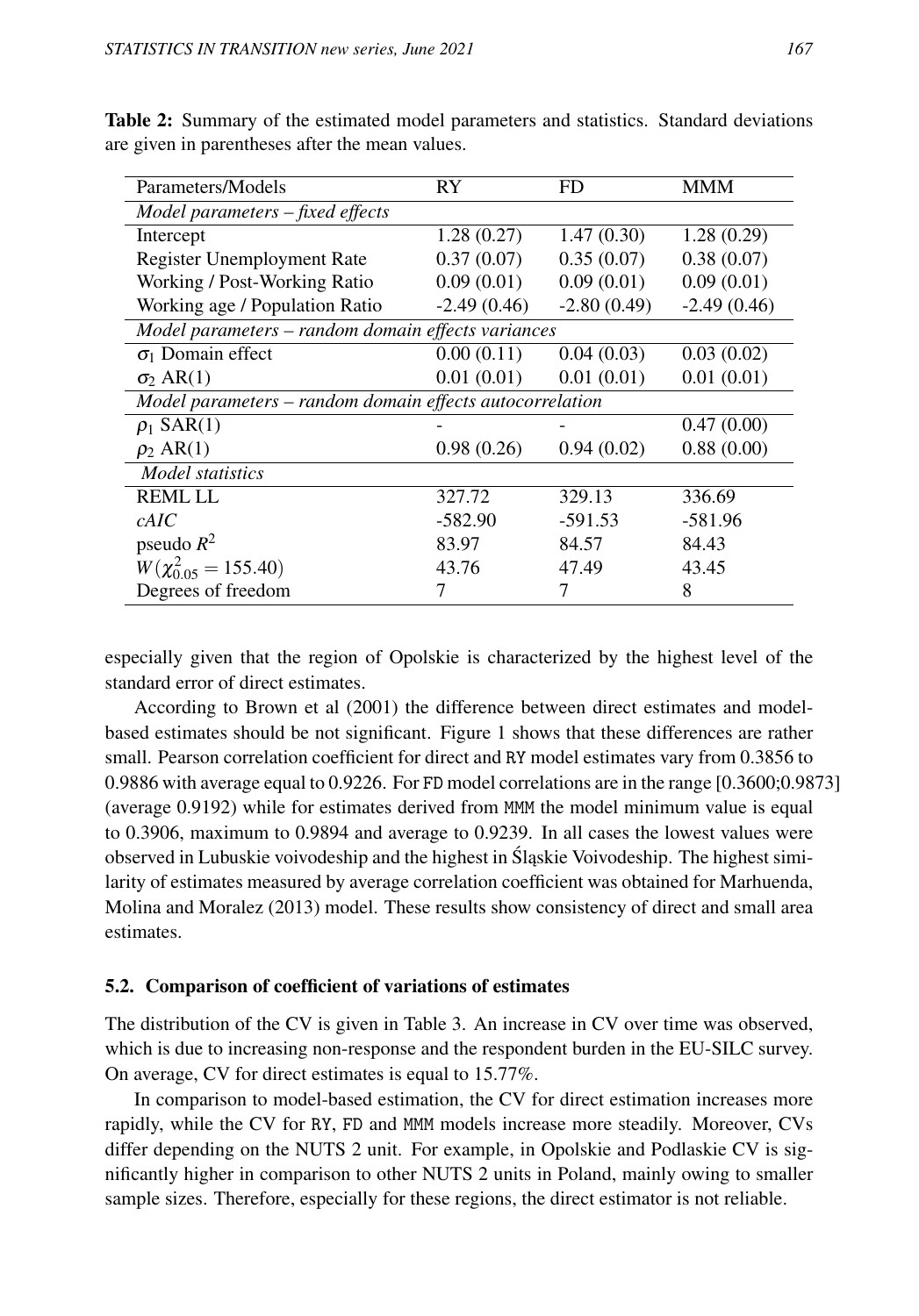

Figure 1: Comparison of direct, Rao and Yu (1994), Fay and Diallo (2012) and Marhuenda, Molina and Moralez (2013) models estimates

Table 3: Comparison of direct, Rao and Yu (1994), Fay and Diallo (2012) and Marhuenda, Molina and Moralez (2013) models coefficient of variations

| Model Min  |      |            | O1 Median Mean |                         | O <sub>3</sub>   | Max |
|------------|------|------------|----------------|-------------------------|------------------|-----|
| Direct     |      | 5.37 11.62 |                | 14.76 15.77 18.55 37.38 |                  |     |
| RY.        | 4.01 | 6.91       | 8.38           |                         | 8.99 10.39 20.26 |     |
| FD.        | 3.99 | 692        | 8.36           |                         | 9.04 10.33 21.74 |     |
| <b>MMM</b> | 4.19 | 6.84       | 8.55           |                         | 9.09 10.45 20.57 |     |

CVs for all the models of interest are lower in comparison to the direct estimator. On average, the CV for each model is approximately 9%, which indicates that the model-based approach provides more reliable estimates. However, as was the case with model diagnostics, models RY, FD and MMM provide similar level of precision and, on average, the RY model is slightly better in comparison to the other models. The lowest CV can be observed for Slaskie and Mazowieckie Voivodeships and the highest for Podlaskie and Opolskie. What is worth noticing is model-based estimation provides more reliable estimates over time even if the non-response increases.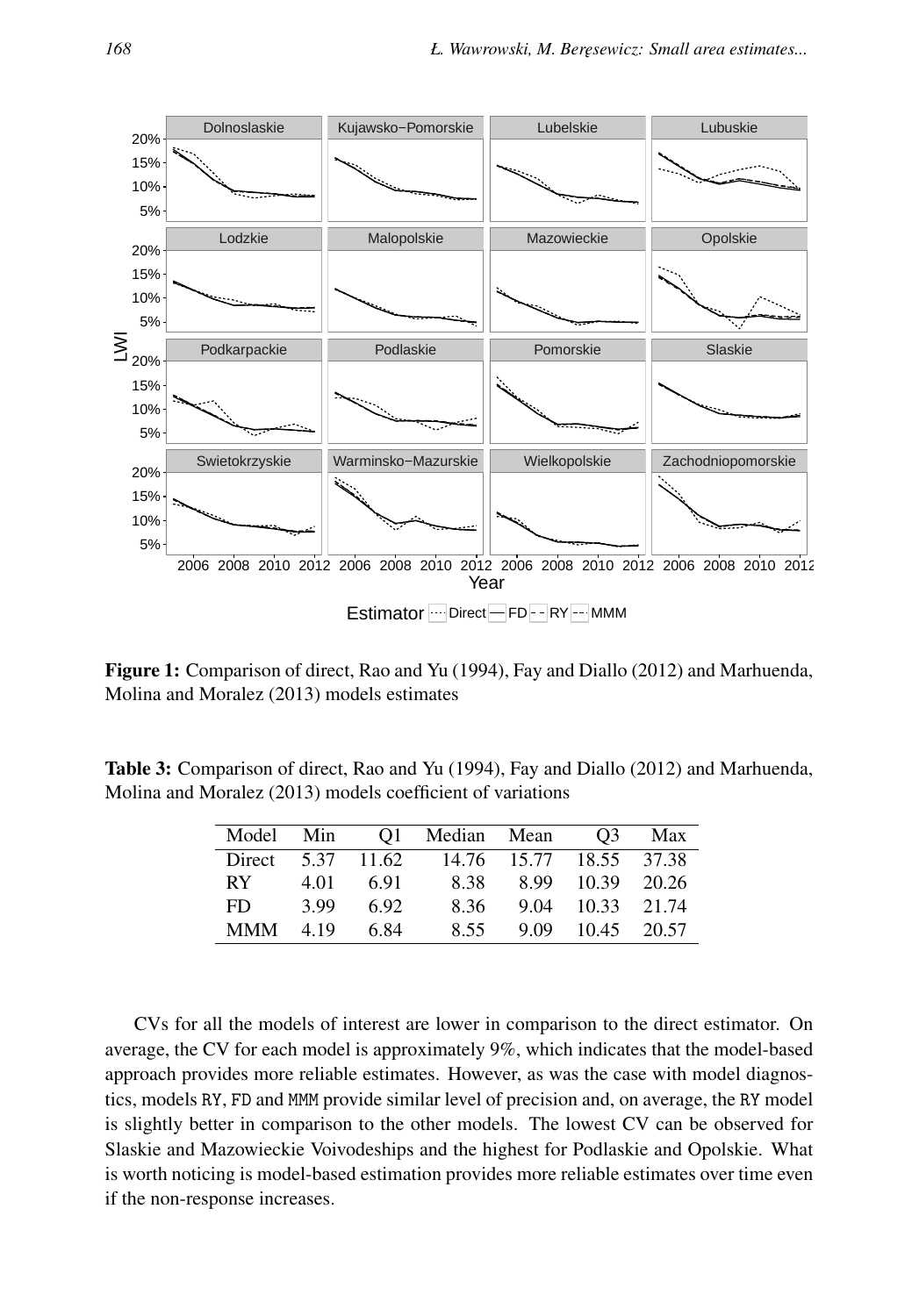### 5.3. Diagnostics of the models

Table 4 contains information about GVIF calculated using formula (28). The first three columns refer to the model in question and the last one, denoted by WOLS, refers to weighted ordinary least square regression, where weights are the inverse of sampling errors. Results indicate that GVIF values for all variables in the RY, FD and MMM models are close to 1.3, which is lower than the threshold of 4. Moreover, as expected, the values are smaller than those observed in weighted OLS. The inclusion of the estimated covariance matrix accounts for the uncertainty.

Table 4: Generalized variance inflation measures for auxiliary variables used in Rao and Yu (1994), Fay and Diallo (2012) and Marhuenda, Molina and Moralez (2013) models

| Variable                       | RY   | FD   | <b>MMM</b> | WOL S |
|--------------------------------|------|------|------------|-------|
| Register Unemployment Rate     | 1.30 | 1.31 | 1.29       | 1.42  |
| Working / Post-Working Ratio   | 1.31 | 1.33 | 1.29       | 2.05  |
| Working age / Population Ratio | 1.44 | 1.51 | 1 37       | 1.54  |

# 6. Conclusions

Application of three proposed models — Rao and You (1994), Fay and Diallo (2012), and Marhuenda, Molina and Morales (2013), allows to obtain more reliable (in the sense of CV) estimates in previously unpublished domains. All models take into account auxiliary variables, temporal effect, however Marhuenda, Molina and Morales (2013) also deal with spatial information. The registered unemployment rate showed the strongest relation with the indicator. Based on the results and strong spatial autocorrelation, we choose Marhuenda, Molina and Morales (2013) model as the most suitable for the estimation of the low work intensity indicator. The final results are presented in Figure 2.

Based on Figure 2, we noticed spatial regimes in the low work intensity in the West (Zachodniopomorskie, Lubuskie and Dolnoslaskie Voivodeships) and Central (Lodzkie, Swietokrzyskie and Slaskie Voivodeships) Poland between 2005 and 2012. Mazowieckie (with Warsaw) and Wielkopolskie (with Poznań) regions are characterized by the lowest level of the indicator.

Future works will focus on estimation of Europa 2020 indicators at more detailed levels of spatial aggregation, i.e. NUTS 3 or LAU 1. Local authorities demand such information to conduct adequate social policy. However, due to sample sizes at such low level as LAU 1 (380 areas in Poland) area-level models might not be adequate. Instead, unit-level models might be useful, but require access to population unit-level data, e.g. from registers or census.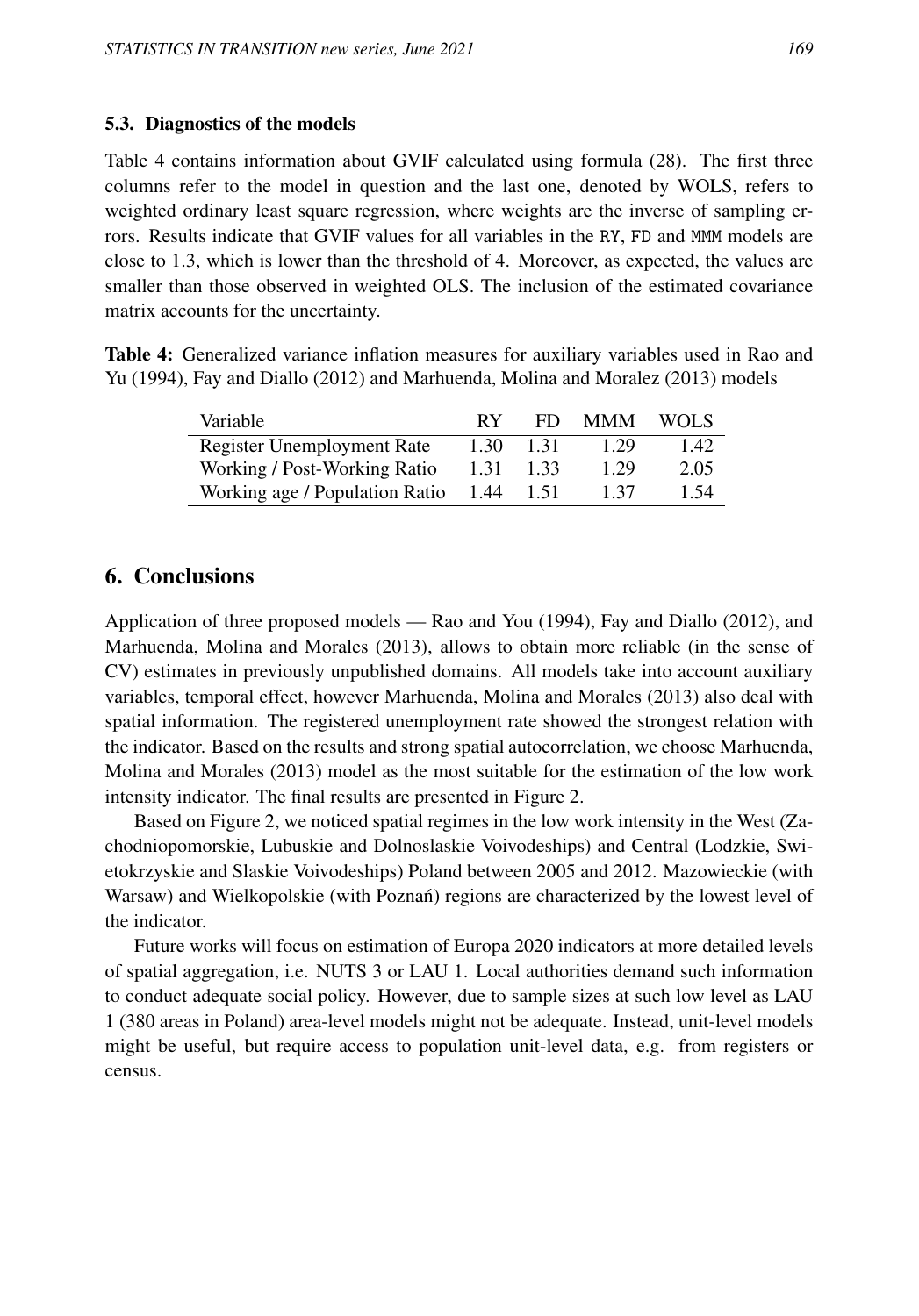

Figure 2: Spatial distribution of low work intensity indicator in Poland between 2005 and 2012 estimated using Marhuenda, Molina and Moralez (2013) model. Codes on map: 02 – Dolnoslaskie, 04 – Kujawsko-Pomorskie, 06 – Lubelskie, 08 – Lubuskie, 10 – Lodzkie, 12 – Malopolskie, 14 – Mazowieckie, 16 – Opolskie, 18 – Podkarpackie, 20 – Podlaskie, 22 – Pomorskie, 24 – Slaskie, 26 – Swietokrzyskie, 28 – Warminsko-Mazurskie, 30 – Wielkopolskie, 32 – Zachodniopomorskie.

# References

- Brown, G., Chambers, R., Heady, P., Heasman, D., (2001). Evaluation of small area estimation methods – an application to unemployment estimates from the UK LFS. *Proceedings of Statistics Canada Symposium*.
- Bivand, R., Pebesma, E., Gomez-Rubio, V., (2013). *Applied spatial data analysis with R, Second edition.* Springer. New York.
- Chandra, H., Chambers, R., Salvati, N., (2012). Small area estimation of proportions in business surveys. *Journal of Statistical Computation and Simulation*, 82(6), pp. 783– 795.
- Chatterjee, S., Price, B., (1991). *Regression Diagnostics*, New York: John Wiley.
- Dehnel, G., Wawrowski, Ł., (2020). Robust estimation of wages in small enterprises: the application to Poland's districts. *Statistics in Transition New Series*, 21(1), pp. 137– 157.
- Deville, J. C., Särndal, C. E., (1992). Calibration estimators in survey sampling. *Journal of the American Statistical Association*, 87, 376–382.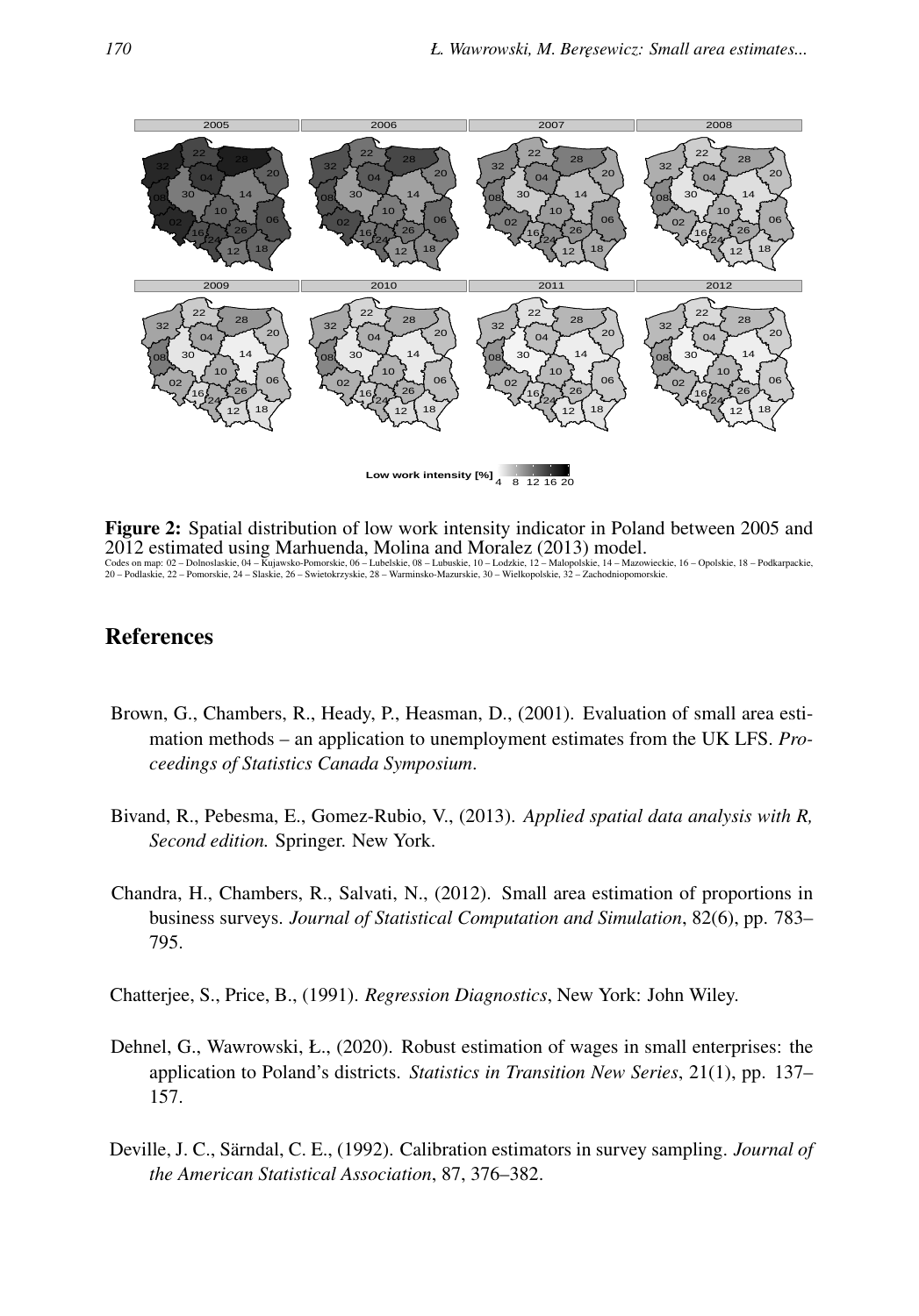- Fay, R. E., Diallo, M. S., (2012). Small Area Estimation Alternatives for the National Crime Victimization Survey. *Proceedings of the Section on Survey Research Methods. American Statistical Association*, pp. 3742–3756.
- Fay, R. E., Diallo, M. S., (2015). *sae2: Small Area Estimation: Time-series Models*. R package.
- Fay, R. E., Herriot, R. A., (1979). Estimates of income for small places: an application of James-Stein procedures to census data. *Journal of the American Statistical Association*, 74, pp. 269–277.
- Fay, R. E., Planty, M., Diallo, M. S., (2013). Small area estimates from the national crime victimization survey. *Proceedings of the Section on Survey Research Methods. American Statistical Association*, pp. 1544–1557.
- Fox, J., Monette, G., (1992). Generalized collinearity diagnostics. *Journal of the American Statistical Association*, 87, pp. 178–183.
- GonzáLez-Manteiga, W., LombardíA, M., Molina, I., Morales, D., SantamaríA, L., (2008). Bootstrap mean squared error of a small-area EBLUP. *Journal of Statistical Computation and Simulation*, 78, pp. 443–462.
- Greven, S., Kneib, T., (2010). On the behaviour of marginal and conditional AIC in linear mixed models. *Biometrika*, 97(4), pp. 773–789.
- Henderson, C. R., (1975). Best linear unbiased estimation and prediction under a selection model. *Biometrics* 31, pp. 423–447.
- Li, J., Valliant, R., (2015). Linear Regression Diagnostics in Cluster Samples. *Survey Methodology*, 31, pp. 61–75.
- Liao, D., Valliant, R., (2012)., Variance inflation factors in the analysis of complex survey data. *Survey Methodology*, 38, pp. 53–62.
- López-Vizcaíno, E., Lombardía, M. J., Morales, D., (2013). Multinomial-based small area estimation of labour force indicators. Statistical Modelling,13(2), pp. 153–178, doi:10.1177/1471082X13478873.
- Marhuenda, Y., Molina, I., Morales, D., (2013). Small area estimation with spatio-temporal Fay–Herriot models. *Computational Statistics and Data Analysis*, 58, pp. 308–325.
- Mélina, A., Emilio, D. M., (2012). 23% of EU citizens were at risk of poverty or social exclusion in 2010. *Statistics in Focus*, 9, pp. 1–7.